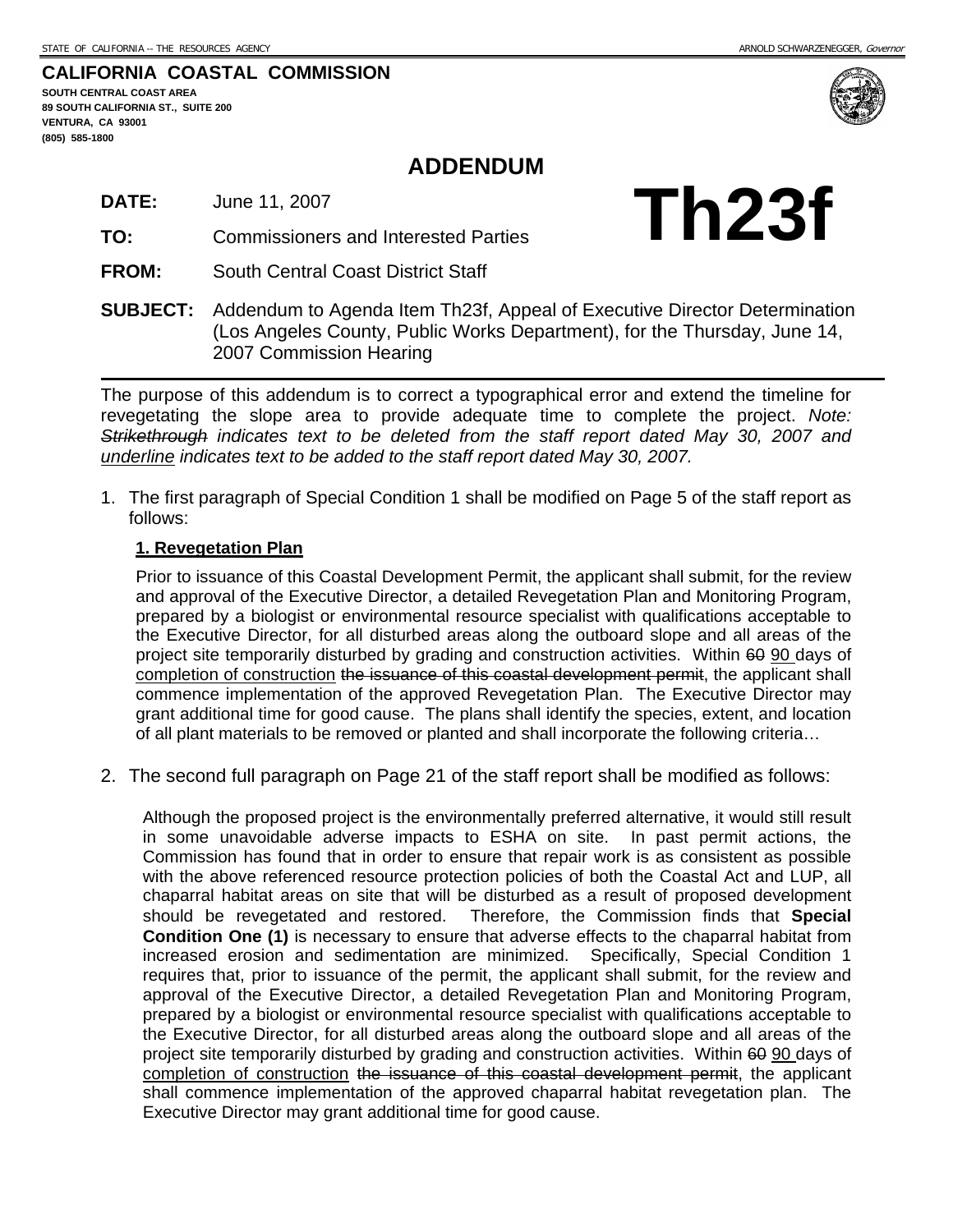**CALIFORNIA COASTAL COMMISSION SOUTH CENTRAL COAST AREA 89 SOUTH CALIFORNIA ST., SUITE 200 VENTURA, CA 93001 (805) 585-1800** 

Filed: 02/08/07 180th Day: 08/07/07 Staff: Shana Gray  $\text{Th23f}$  Staff Report: 05/30/07



## **STAFF REPORT: REGULAR CALENDAR**

- **APPLICATION NO.:** 4-06-115
- **APPLICANT:** Los Angeles County Department of Public Works
- **PROJECT DESCRIPTION:** Remediate active slope failure along approximately 300 feet of the Newell Road, down slope of the road shoulder. Slope remediation will involve: (1) construction of a 313 linear ft., 25 ft. high (with a maximum of 10 feet exposed above grade), soldier pile retaining wall including tiebacks, a lagging system and 3-ft high cable railing; (2) reconstruction of an approximately 313 ft. long by 18-20 ft. wide roadway; (3) installation of 350 feet of guardrail approximately 2-ft above-ground-level; (4) repair of the road shoulder; (5) removal of 35 linear feet of rail and timber fence; (6) 225 tons of asphalt concrete and 120 cu. yds. of crushed aggregate base for the road reconstruction; and (7) 100 cu. yds. of cut grading in the area of the slope failure.
- **PROJECT LOCATION:** Newell Road, from Fairside Road to 350 ft. west of Fairside Road, Santa Monica Mountains; Los Angeles County (APNs: 4457-013-053, 4457-012-002, 4457-010-013, 4457-010-014, 4457-010-036, 4457-010-037)

**LOCAL APPROVALS RECEIVED:** N/A

**MOTION & RESOLUTION: Page 4** 

## **SUMMARY OF STAFF RECOMMENDATION:**

Staff recommends **approval** of the proposed development with three (3) special conditions regarding a revegetation plan, assumption of risk, and color restriction. The proposed project consists of the remediation of an active slope failure along approximately 300 feet of the Newell Road. This road provides vehicular and emergency access to the Malibu Bowl residential community.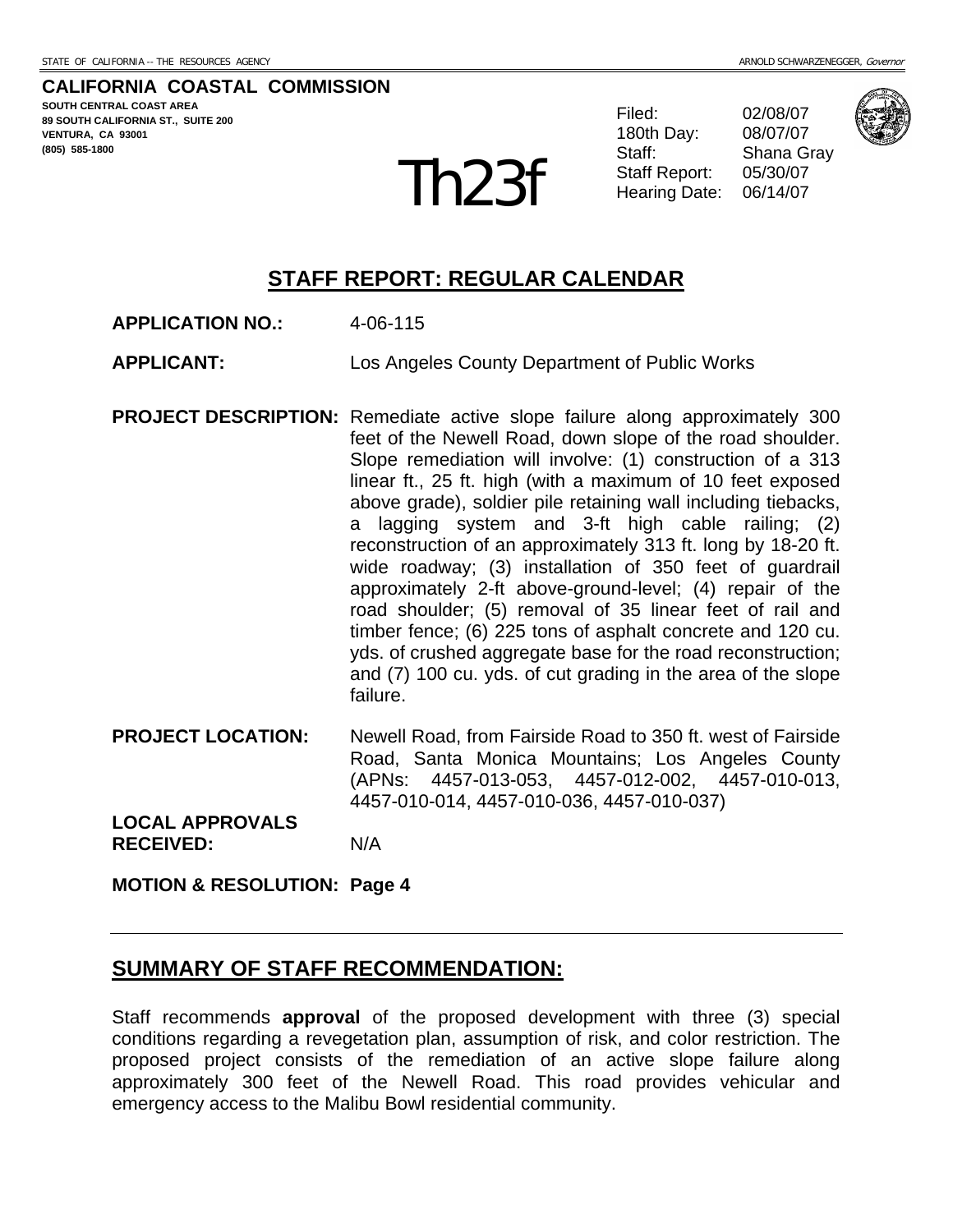The project includes reconstruction of the existing developed roadway as well as the construction of a new soldier pile retaining wall and slope recontouring of the outboard slope along Newell Road. The project site is located in a rural reach of the Santa Monica Mountains and is surrounded by chaparral habitat. The project site drains to a tributary leading to Corral Canyon Creek. Corral Canyon Creek, a significant blue line stream, is located approximately 2,100 ft. downstream of the project site. The outboard slope at the project site, though visibly receding down the canyon, contains chaparral habitat as well as disturbed ruderal plant species. Because the project will necessarily include the failed slope area in order to recover the roadway, the project will take place within an environmentally sensitive habitat area.

The County has submitted an engineering and alternatives analysis which asserts that the proposed soldier pile retaining wall is necessary to stabilize the outboard slope of Newell Road in order to prevent further slope failure that could undermine the public roadway. The analysis indicates that another alternative that was considered was to regrade the slope to approximate its original configuration and then rebuild the roadway in that area. However this option would extend the footprint of the project approximately 30 feet further into environmentally sensitive habitat area in order to create the necessary 1.5:1 (Horizontal:Vertical) slope. Though the soldier pile wall introduces a significant physical structure into the area, this option minimizes the overall footprint of the project into ESHA, revegetates the re-contoured outboard slope, and is designed with faux-rock fascia panels to minimize visual intrusion into the surrounding environment. Staff has reviewed the analysis and concurs that there are no less environmentally damaging alternatives to stabilize the road.

Although this remediation project constitutes repair and maintenance, the method by which this repair and maintenance project is conducted is not exempt under either Section 13252 of the Commission's regulations and Section 30610(d) of the Public Resources Code or the Commission's 1978 Repair and Maintenance Guidelines due to the fact that the development is proposed outside the existing roadway prism and within environmentally sensitive habitat area (ESHA) consisting of chaparral habitat and, thus, requires a coastal development permit. Therefore, since there is no less environmentally damaging alternative available, in order to mitigate for the unavoidable adverse impacts to chaparral habitat, Special Condition One (1) requires the applicant to implement a chaparral habitat revegetation plan that provides for revegetation with native vegetation for all disturbed areas along the outboard slope and all areas of the project site temporarily disturbed by grading and construction activities. The Standard of Review for this application is the policies in Chapter 3 of the Coastal Act. The proposed project, as conditioned, employs a method that is as consistent as possible with the applicable resource protection provisions of the Coastal Act.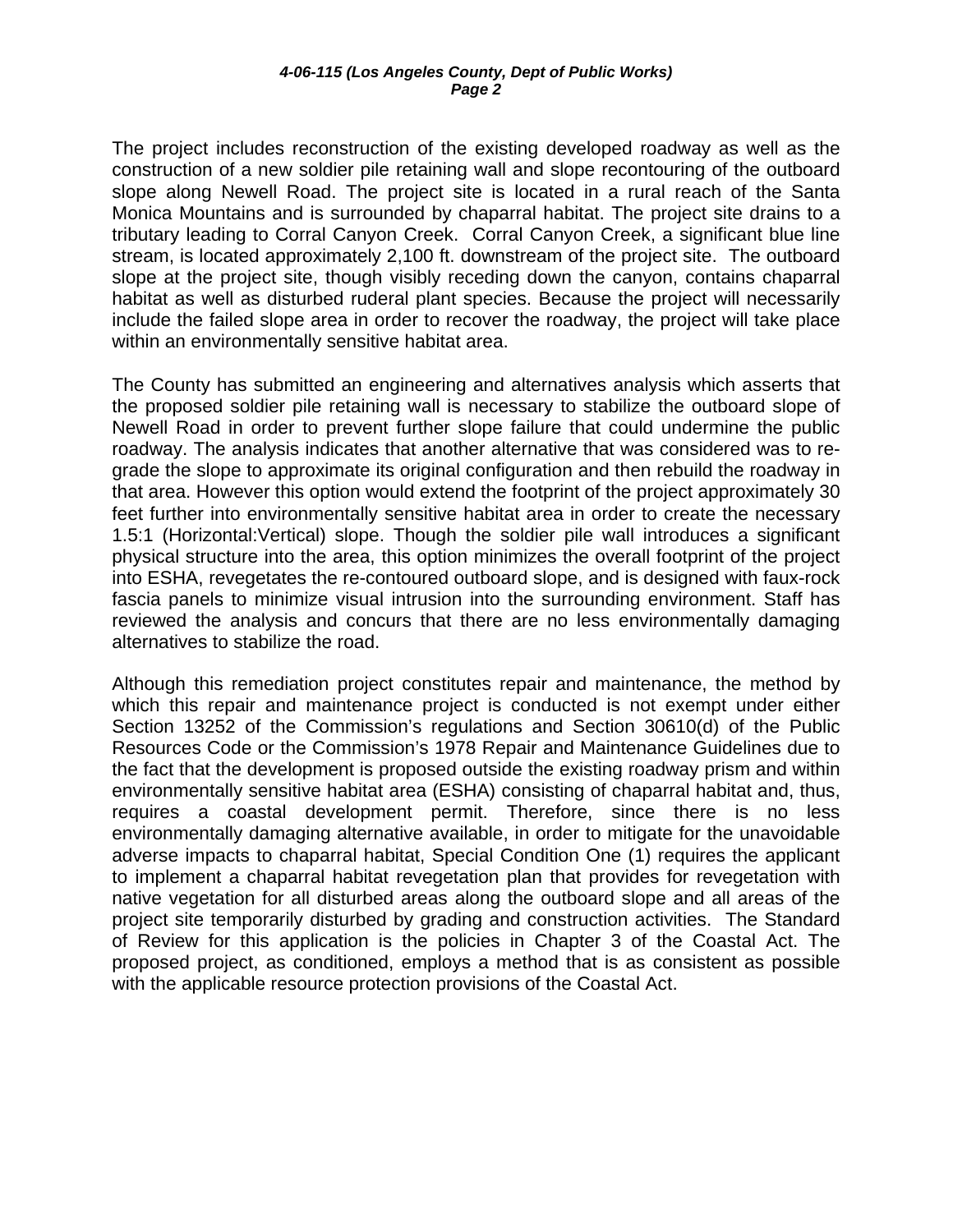# **TABLE OF CONTENTS**

| <b>STAFF RECOMMENDATION.</b> |                     |
|------------------------------|---------------------|
|                              |                     |
|                              | 5                   |
| 1.                           |                     |
| 2.                           |                     |
| $\mathfrak{Z}$ .             |                     |
|                              |                     |
|                              |                     |
| 1.                           |                     |
| $2^{1}$                      |                     |
|                              |                     |
| 1.                           |                     |
| 2.                           |                     |
| 3.                           |                     |
| 4.                           |                     |
|                              |                     |
|                              |                     |
|                              |                     |
| <b>CEOA</b>                  | .25                 |
| F.                           | $\bf{B}$<br>D<br>E. |

# **EXHIBITS**

|                             | <b>Exhibit 1. Vicinity Map</b>   |
|-----------------------------|----------------------------------|
|                             | <b>Exhibit 2. Parcel Map</b>     |
| <b>Exhibit 3. Site Plan</b> |                                  |
|                             | <b>Exhibit 4. Wall Elevation</b> |
|                             | <b>Exhibit 5. Wall Detail</b>    |

**SUBSTANTIVE FILE DOCUMENTS:** Newell Road – From Fairside Road to 350 Feet West of Fairside Road [Engineering Analysis], County of Los Angeles Department of Public Works, May 7, 2007; *Los Angeles County Department of Public Works Biological Reconnaissance Survey, Newell Road Repair Project at MM 0.10, Malibu, California*, URS Corporation, August 22, 2005; "Repair, Maintenance and Utility Hook-Up Exclusions From Permit Requirements", adopted by the Commission on Sept. 5, 1978; National Park Service, 2000 Draft general management plan & environmental impact statement, Santa Monica Mountains National Recreation Area – California; California Resources Agency. 2001 Missing Linkages: Restoring Connectivity to the California Landscape; California Wilderness Coalition, Calif. Dept of Parks & Recreation, USGS, San Diego Zoo and The Nature Conservancy. Available at: [http://www.calwild.org/pubs/reports/linkages/index.htm;](http://www.calwild.org/pubs/reports/linkages/index.htm) September 2002 staff report for the Malibu LCP; Sauvajot, R. M., E. C. York, T. K. Fuller, H. Sharon Kim, D. A. Kamradt and R. K. Wayne, 2000, Distribution and status of carnivores in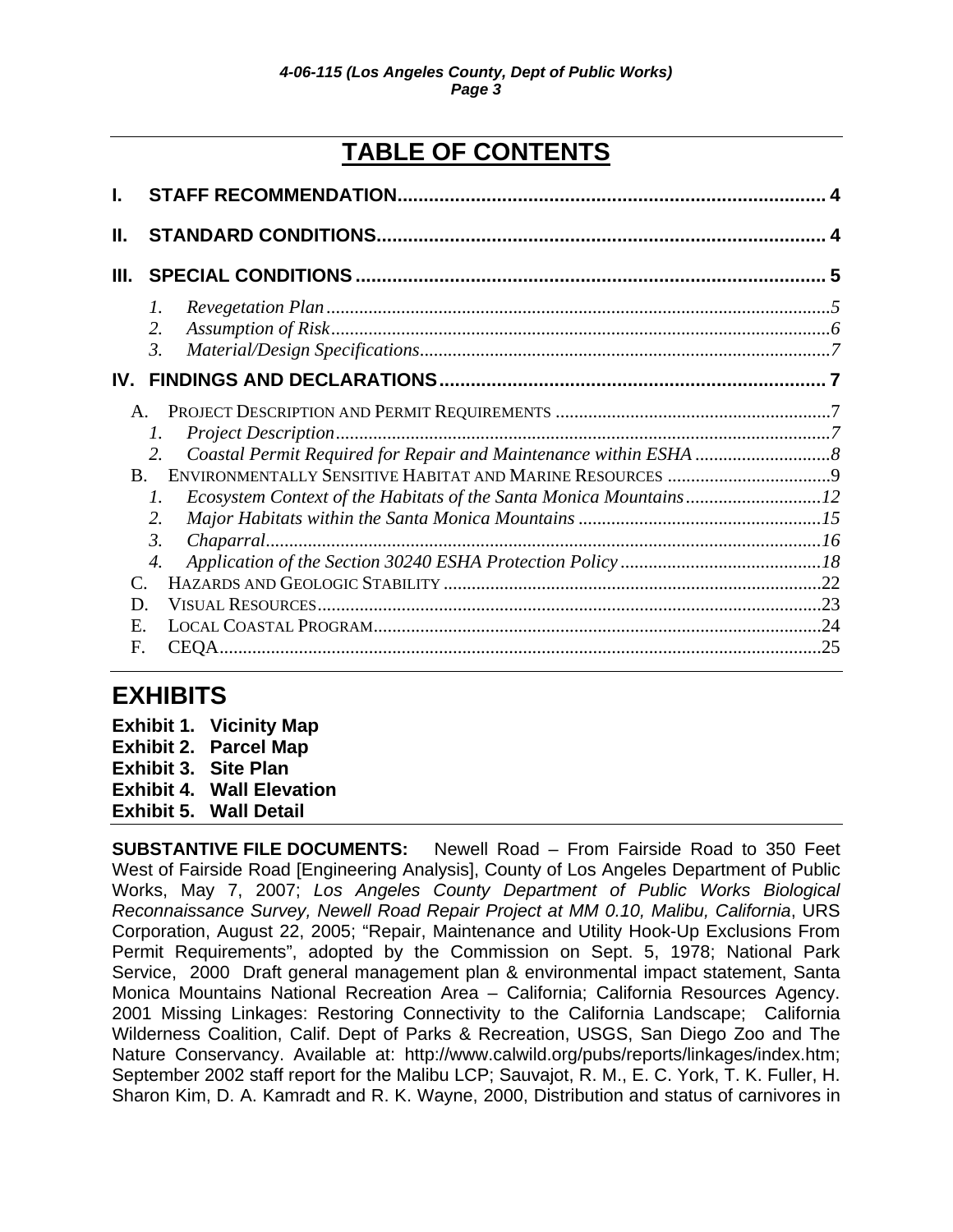<span id="page-4-0"></span>the Santa Monica Mountains, California: Preliminary results from radio telemetry and remote camera surveys; Franklin, J. 1997; Forest Service Southern California Mapping Project, Santa Monica Mountains National Recreation Area, Task 11 Description and Results, Final Report; Biological Resources Assessment of the Proposed Santa Monica Mountains Significant Ecological Area. Nov. 2000. Los Angeles Co., Dept. of Regional Planning. ]

# **I. STAFF RECOMMENDATION**

## *MOTION: I move that the Commission approve Coastal Development Permit No. 4-06-115 pursuant to the staff recommendation.*

## **STAFF RECOMMENDATION OF APPROVAL:**

Staff recommends a **YES** vote. Passage of this motion will result in approval of the permit as conditioned and adoption of the following resolution and findings. The motion passes only by affirmative vote of a majority of the Commissioners present.

## **RESOLUTION TO APPROVE THE PERMIT:**

The Commission hereby approves a coastal development permit for the proposed development and adopts the findings set forth below on grounds that the development as conditioned will be in conformity with the policies of Chapter 3 of the Coastal Act and will not prejudice the ability of the local government having jurisdiction over the area to prepare a Local Coastal Program conforming to the provisions of Chapter 3. Approval of the permit complies with the California Environmental Quality Act because either 1) feasible mitigation measures and/or alternatives have been incorporated to substantially lessen any significant adverse effects of the development on the environment, or 2) there are no further feasible mitigation measures or alternatives that would substantially lessen any significant adverse impacts of the development on the environment.

# **II. STANDARD CONDITIONS**

**1. Notice of Receipt and Acknowledgment.** The permit is not valid and development shall not commence until a copy of the permit, signed by the permittee or authorized agent, acknowledging receipt of the permit and acceptance of the terms and conditions, is returned to the Commission office.

**2. Expiration.** If development has not commenced, the permit will expire two years from the date on which the Commission voted on the application. Development shall be pursued in a diligent manner and completed in a reasonable period of time. Application for extension of the permit must be made prior to the expiration date.

**3.** Interpretation. Any questions of intent or interpretation of any condition will be resolved by the Executive Director or the Commission.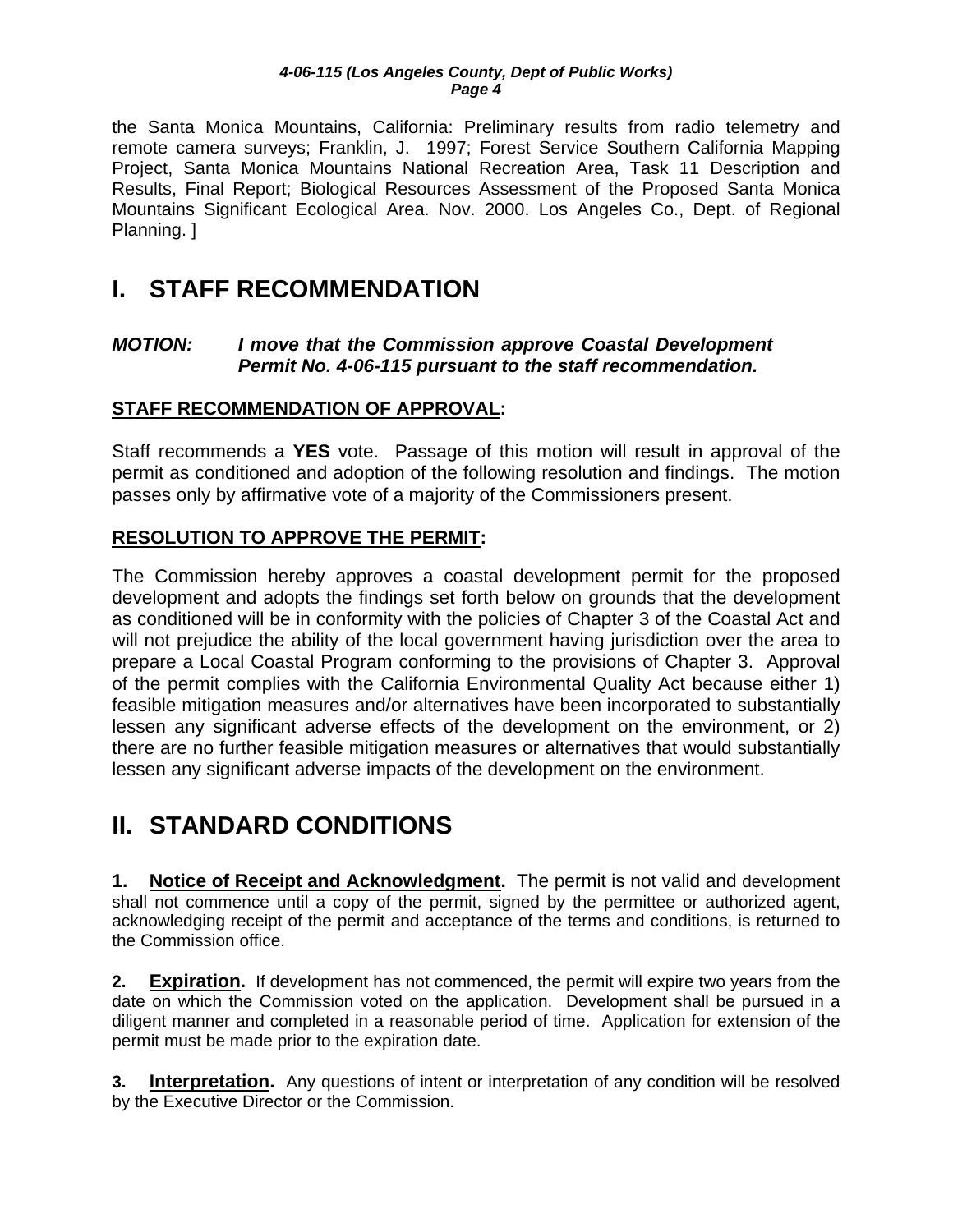<span id="page-5-0"></span>**4. Assignment.** The permit may be assigned to any qualified person, provided assignee files with the Commission an affidavit accepting all terms and conditions of the permit.

**5. Terms and Conditions Run with the Land.** These terms and conditions shall be perpetual, and it is the intention of the Commission and the permittee to bind all future owners and possessors of the subject property to the terms and conditions.

# **III. SPECIAL CONDITIONS**

## **1. Revegetation Plan**

Prior to issuance of this Coastal Development Permit, the applicant shall submit, for the review and approval of the Executive Director, a detailed Revegetation Plan and Monitoring Program, prepared by a biologist or environmental resource specialist with qualifications acceptable to the Executive Director, for all disturbed areas along the outboard slope and all areas of the project site temporarily disturbed by grading and construction activities. Within 60 days of the issuance of this coastal development permit, the applicant shall commence implementation of the approved Revegetation Plan. The Executive Director may grant additional time for good cause. The plans shall identify the species, extent, and location of all plant materials to be removed or planted and shall incorporate the following criteria:

#### *a. Technical Specifications*

The Revegetation Plan shall provide for the restoration of chaparral habitat in the project area with native plant species that are appropriate for southern mixed chaparral to cover all areas along the outboard slope and where chaparral vegetation has been temporarily disturbed or removed due to construction activities shall be replanted with native plant species that are appropriate for both chaparral habitat in the same general location. The revegetation area shall be delineated on a site plan. All invasive and nonnative plant species shall be removed from the revegetation area.

The plan shall include detailed documentation of conditions on site prior to the approved construction activity (including photographs taken from pre-designated sites annotated to a copy of the site plans) and specify restoration goals and specific performance standards to judge the success of the restoration effort.

The plan shall also provide information on removal methods for exotic species, salvage of existing vegetation, revegetation methods and vegetation maintenance. The plan shall further include details regarding the types, sizes, and location of plants to be placed within the mitigation area. Only native plant species appropriate for a southern mixed chaparral and which are endemic to the Santa Monica Mountains shall be used, as listed by the California Native Plant Society - Santa Monica Mountains Chapter in their document entitled Recommended List of Plants for Landscaping in the Santa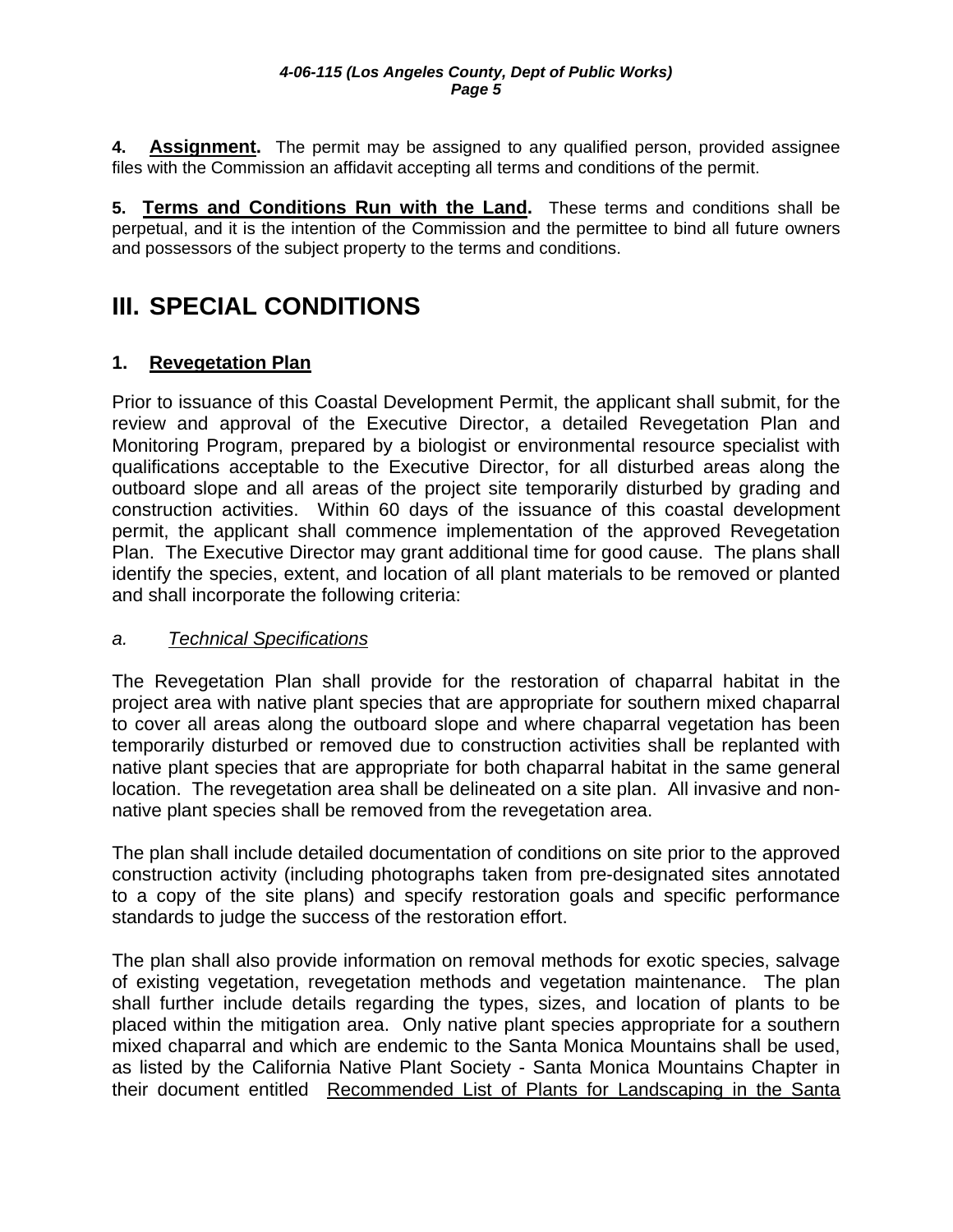<span id="page-6-0"></span>Monica Mountains dated February 5, 1996. All native plant species shall be of local genetic stock. No plant species listed as problematic and/or invasive by the California Native Plant Society, the California Invasive Plant Council, or by the State of California shall be employed or allowed to naturalize or persist on the site. No plant species listed as a 'noxious weed' by the State of California or the U.S. Federal Government shall be utilized or maintained within the property. Site restoration shall be deemed successful if the revegetation of native plant species on site is adequate to provide 90% coverage by the end of the five (5) year monitoring period and is able to survive without additional outside inputs, such as supplemental irrigation. The plan shall also include a detailed description of the process, materials, and methods to be used to meet the approved goals and performance standards and specify the preferable time of year to carry out restoration activities and describe the interim supplemental watering requirements that will be necessary.

## *b. Monitoring Program*

A monitoring program shall be implemented to monitor the project for compliance with the specified guidelines and performance standards. The applicant shall submit, upon completion of the initial planting, a written report prepared by a qualified resource specialist, for the review and approval of the Executive Director, documenting the completion of the initial planting/revegetation work. This report shall also include photographs taken from pre-designated sites (annotated to a copy of the site plans) documenting the completion of the initial planting/revegetation work.

Five years from the date of issuance of this coastal development permit, the applicant shall submit for the review and approval of the Executive Director, a Revegetation Monitoring Report, prepared by a qualified biologist or Resource Specialist, that certifies whether the on-site restoration is in conformance with the restoration plan approved pursuant to this Special Condition. The monitoring report shall include photographic documentation of plant species and plant coverage.

If the monitoring report indicates the vegetation and restoration is not in conformance with or has failed to meet the performance standards specified in the revegetation plan approved pursuant to this permit, the applicant, or successors in interest, shall submit a revised or supplemental restoration plan for the review and approval of the Executive Director and shall implement the approved version of the plan. The revised restoration plan must be prepared by a qualified biologist or Resource Specialist and shall specify measures to remediate those portions of the original plan that have failed or are not in conformance with the original approved plan.

## **2. Assumption of Risk**

A. By acceptance of this permit, the applicant acknowledges and agrees (i) that the site may be subject to hazards from erosion, landslide, and slope failure; (ii) to assume the risks to the applicant and the property that is the subject of this permit of injury and damage from such hazards in connection with this permitted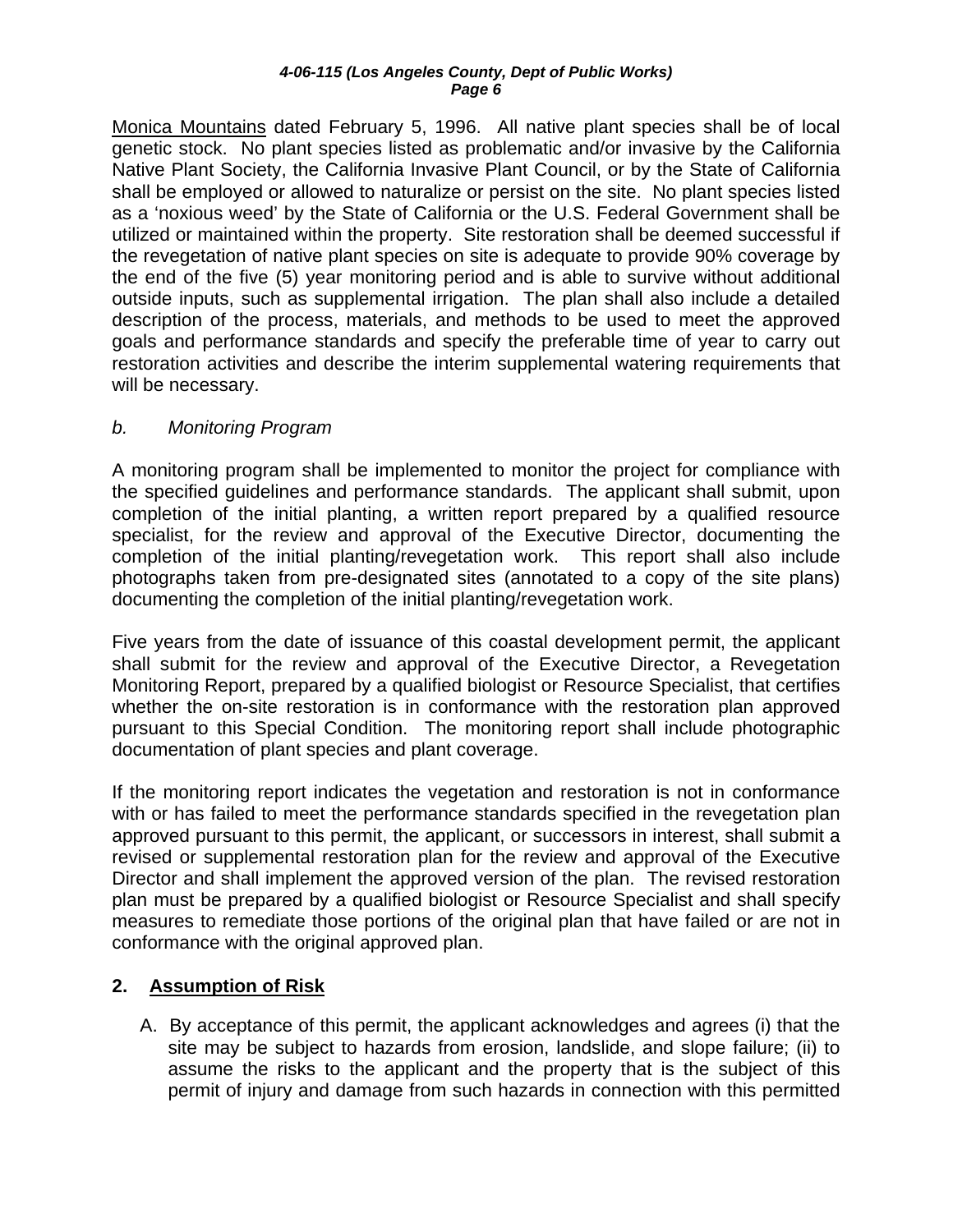<span id="page-7-0"></span>development; (iii) to unconditionally waive any claim of damage or liability against the Commission, its officers, agents, and employees for injury or damage from such hazards; and (iv) to indemnify and hold harmless the Commission, its officers, agents, and employees with respect to the Commission's approval of the project against any and all liability, claims, demands, damages, costs (including costs and fees incurred in defense of such claims), expenses, and amounts paid in settlement arising from any injury or damage due to such hazards.

B. Prior to the issuance of the coastal development permit, the applicant shall submit a written agreement, in a form and content acceptable to the Executive Director, incorporating all of the above terms of this condition.

## **3. Material/Design Specifications**

Prior to the issuance of the coastal development permit, the applicant shall submit detailed plans, for the review and approval of the Executive Director, which show that all exposed surfaces of the approved soldier pile retaining wall, shall be designed to include, or mimic, the native materials and appearance (including color and texture) of the natural environment (such as the appearance of rock facing).

# **IV. FINDINGS AND DECLARATIONS**

The Commission hereby finds and declares:

# **A. PROJECT DESCRIPTION AND PERMIT REQUIREMENTS**

## **1. Project Description**

The proposed project consists of the remediation of an active slope failure along approximately 300 feet of the Newell Road, downslope of the road shoulder. Slope remediation requires: (1) construction of a 313 linear ft., 25 ft. high (with a maximum of 10 feet exposed above grade), soldier pile retaining wall including tiebacks, a lagging system and 3-ft high cable railing; (2) reconstruction of an approximately 313 ft. long by 18-20 ft. wide roadway; (3) installation of 350 feet of guardrail approximately 2-ft aboveground-level; (4) repair of the road shoulder; (5) removal of 35 linear feet of rail and timber fence; (6) 225 tons of asphalt concrete and 120 cu. yds. of crushed aggregate base for the road reconstruction; and (7) 100 cu. yds. of cut grading in the area of the slope failure.

The subject site is located on Newell Road, from the intersection of Newell Road and Fairside Road to 350 ft. west of Fairside Road, within and adjacent to the residential development known as the Malibu Bowl small lot subdivision, within the Santa Monica Mountains, Los Angeles County. The project crosses six privately-owned parcels. The property owners have granted permission for L.A. County Public Works to access the subject properties and complete the proposed project. The proposed project is located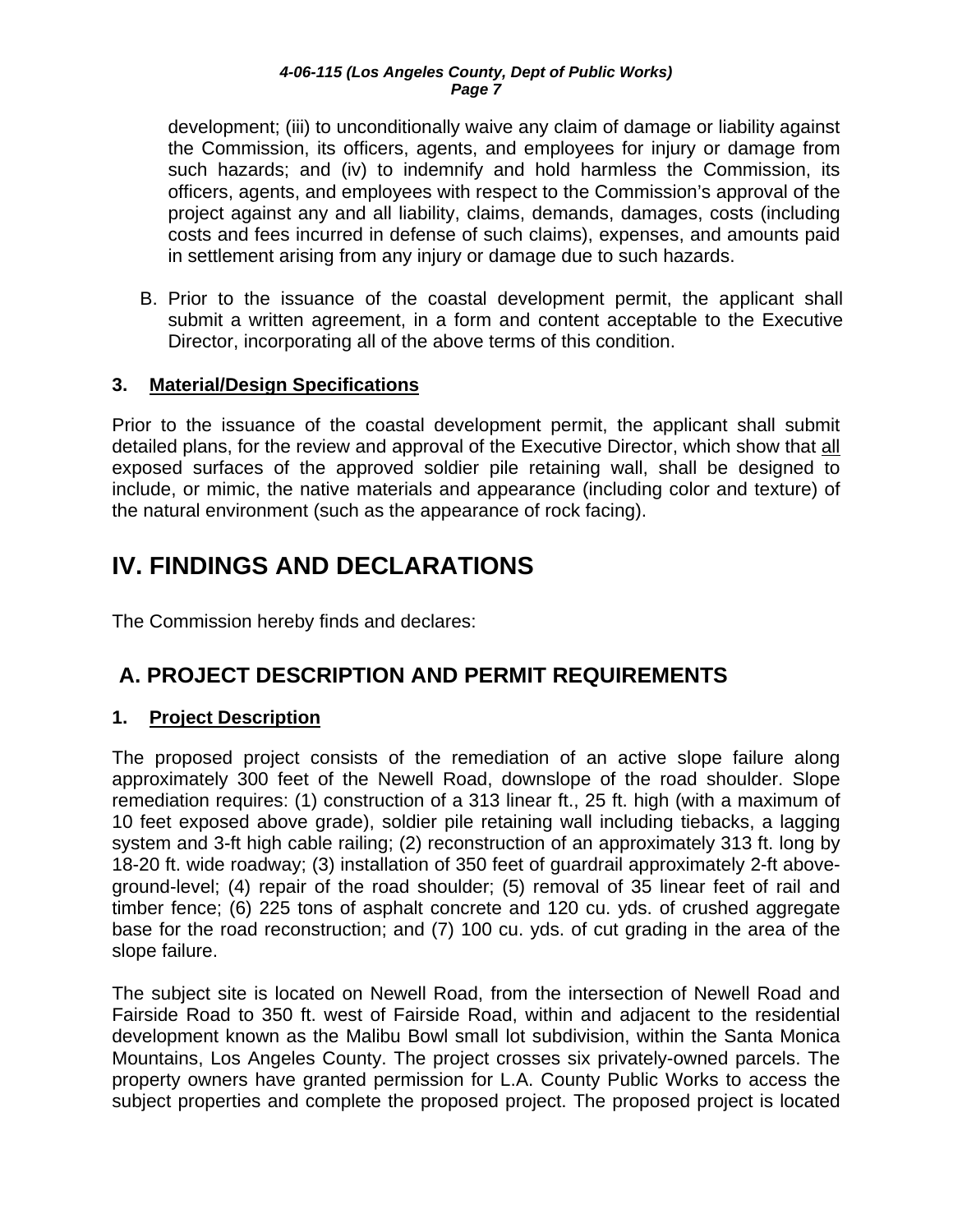<span id="page-8-0"></span>along a 300-foot section of Newell Road which descends to a tributary leading to Corral Canyon Creek. Corral Canyon Creek, a significant blue line stream, is located approximately 2,100 ft. downslope of the project site, with drainage from the project site traversing approximately 800 ft. south of the project site to join an unnamed tributary which then extends approximately 1,300 feet east to reach Corral Canyon Creek. Existing residences are located to the north and east within approximately 50-200 feet of the project site.

The County has submitted an engineering and alternatives analysis for the proposed project, which indicates that the January 2005 storms caused an outboard slope failure approximately 300 feet long along this section of Newell Road. The proposed soldier pile retaining wall is necessary to stabilize the outboard slope of Newell Road in order to prevent further slope failure that could undermine the public roadway. The analysis indicates that another alternative that was considered was to re-grade the slope to approximate its original configuration and then rebuild the roadway in that area. However this option would extend the footprint of the project approximately 30 feet further into environmentally sensitive habitat area in order to create the necessary 1.5:1 (horizontal:vertical) slope. Though the soldier pile wall introduces a significant physical structure into the area, this option minimizes the overall footprint of the project into ESHA, revegetates the re-contoured outboard slope, and is designed with faux-rock fascia panels to minimize visual intrusion into the surrounding environment. Staff has reviewed the analysis and concurs that there are no less environmentally damaging alternatives to stabilize the road.

## **2. Coastal Permit Required for Repair and Maintenance within ESHA**

The proposed work is designed to maintain the existing road in a safe condition. The project constitutes repair and maintenance work. The Commission has expressly recognized, since 1978, certain types of repair and maintenance work related to roads as exempt from permit requirements pursuant to Section 13252 of the Commission's regulations and Section 30610(d) of the Public Resource Code. *See* California Public Resources Code ("PRC") Section 30610(d) and the "Repair, Maintenance and Utility Hook-Up Exclusions From Permit Requirements" (adopted by the Commission on Sept. 5, 1978) (hereafter, "R&M Exclusions") Appendix I, § 3 (referring to "installation of slope protection devices, minor drainage facilities"). However, the exemptions provided by the above referenced sections and the R&M Exclusions are limited. Accordingly, California Code of Regulations, Title 14 ("14 CCR"), Section 13252(a) lists extraordinary methods of repair and maintenance that do still require a permit. Among those methods is any repair or maintenance "located in an environmentally sensitive habitat area." 14 CCR § 13252(a)(3). Since this project would occur within such an area, the method by which this project is conducted is not exempt and a permit is required. In addition, further review of the R&M Exclusions Guidelines confirms that this proposed repair and maintenance is not exempt from permit requirements based on that document because the proposed development is located outside the "roadway prism" or the roadway property or easement.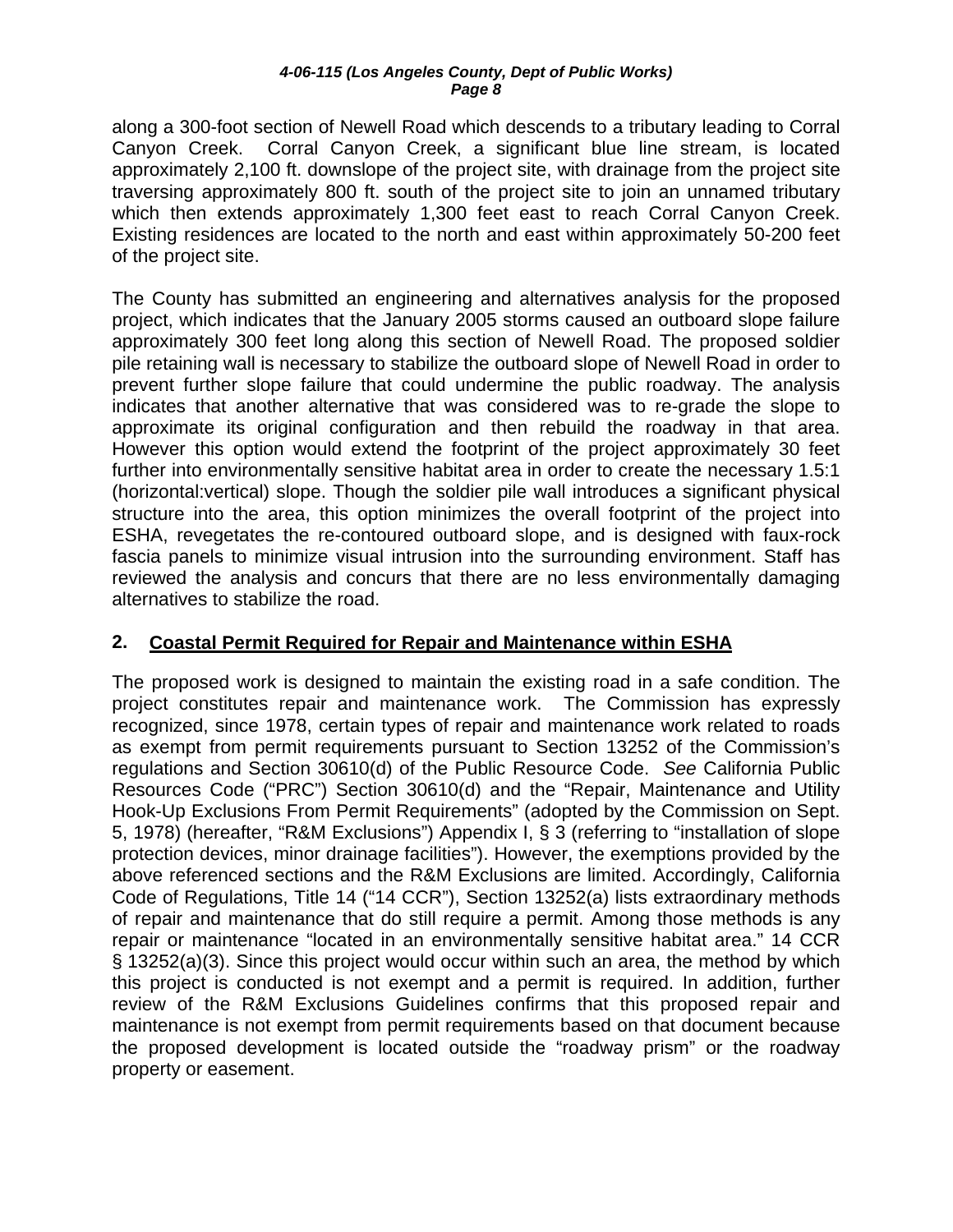<span id="page-9-0"></span>Similarly, 14 CCR Section 13252(a) states that "activities specifically described in the [R&M Exclusions guidance document that] will have a risk of substantial adverse impact on . . . environmentally sensitive habitat area" are not exempt based on that document and may require a coastal development permit, pursuant to the normal application of section 13252. Thus, in this case, although the project is a repair and maintenance project, since the work is to be performed within an ESHA, Section 13252(a)'s limits on the repair and maintenance exemption do apply, and this project does require a permit to ensure that the method employed is as consistent as possible with the Chapter 3 policies of the Coastal Act. Moreover, this project involves excavation, and the R&M Exclusions guidance document expressly states that a permit is required "for excavation . . . outside of the roadway prism" Id. at § II.A., page 2. Therefore, a coastal development permit is required for this project.

## **B. ENVIRONMENTALLY SENSITIVE HABITAT AND MARINE RESOURCES**

Section 30230 of the Coastal Act states that:

*Marine resources shall be maintained, enhanced, and where feasible, restored. Special protection shall be given to areas and species of special biological or economic significance. Uses of the marine environment shall be carried out in a manner that will sustain the biological productivity of coastal waters and that will maintain healthy populations of all species of marine organisms adequate for long-term commercial, recreational, scientific, and educational purposes.* 

Section 30231 states:

*The biological productivity and the quality of coastal waters, streams, wetlands, estuaries, and lakes appropriate to maintain optimum populations of marine organisms and for the protection of human health shall be maintained and, where feasible, restored through, among other means, minimizing adverse effects of waste water discharges and entrainment, controlling runoff, preventing depletion of ground water supplies and substantial interference with surface water flow, encouraging waste water reclamation, maintaining natural vegetation buffer areas that protect riparian habitats, and minimizing alteration of natural streams.* 

Section 30240 states:

*(a) Environmentally sensitive habitat areas shall be protected against any significant disruption of habitat values, and only uses dependent on such resources shall be allowed within such areas.* 

*(b) Development in areas adjacent to environmentally sensitive habitat areas and parks and recreation areas shall be sited and designed to prevent impacts which would significantly degrade such areas, and shall be compatible with the continuance of such habitat areas.*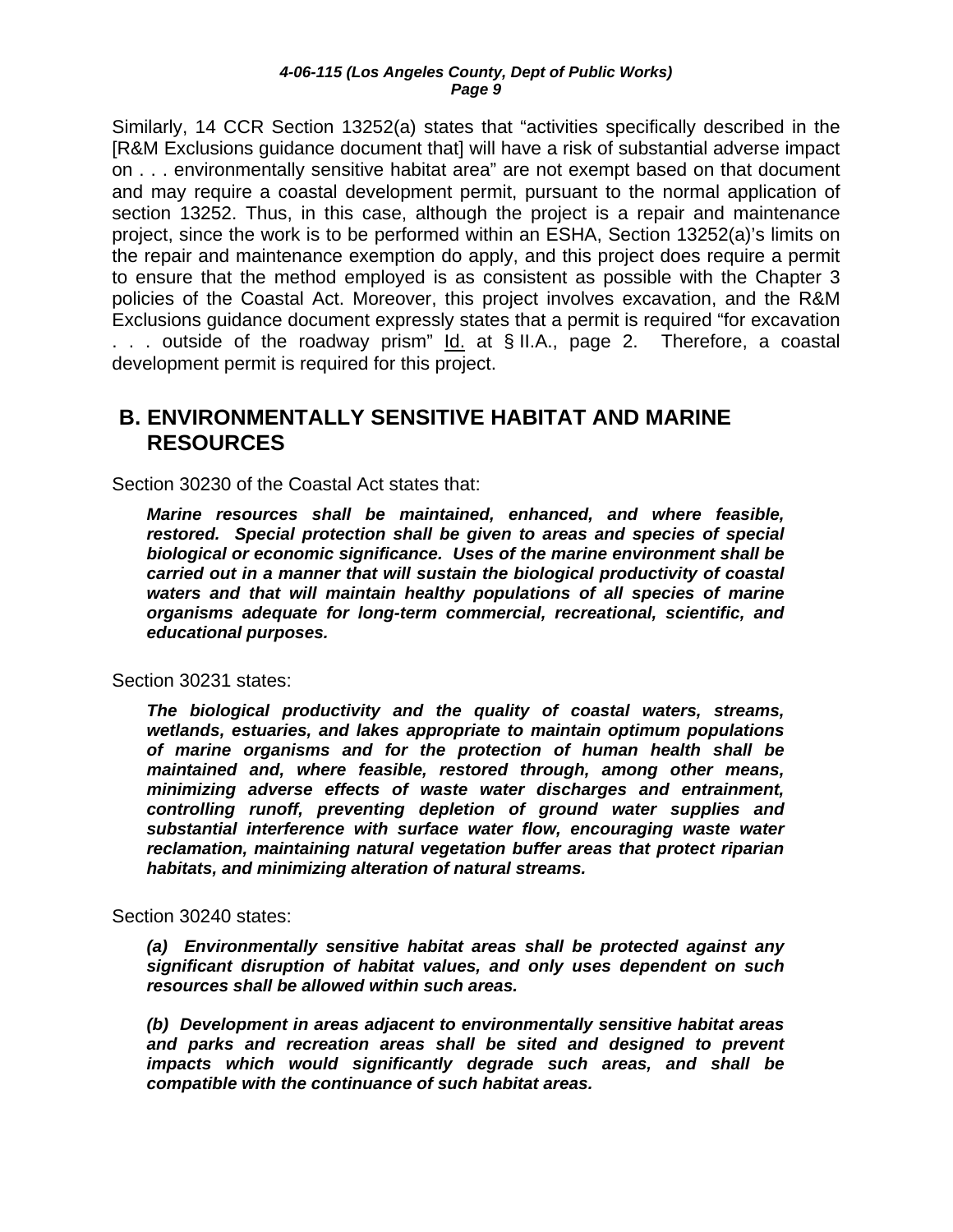Section 30107.5 of the Coastal Act, defines an environmentally sensitive area as:

*"Environmentally sensitive area" means any area in which plant or animal life or their habitats are either rare or especially valuable because of their special nature or role in an ecosystem and which could be easily disturbed or degraded by human activities and developments.* 

Sections 30230 and 30231 of the Coastal Act require that the biological productivity and the quality of coastal waters and streams be maintained and, where feasible, restored through among other means, minimizing adverse effects of waste water discharge and entrainment, controlling runoff, preventing depletion of ground water supplies and substantial interference with surface water flows, maintaining natural buffer areas that protect riparian habitats, and minimizing alteration of natural streams. In addition, Section 30240 of the Coastal Act states that environmentally sensitive habitat areas must be protected against disruption of habitat values.

The proposed project consists of the remediation of an active slope failure along approximately 300 feet of the Newell Road. The proposed project is located along the south-eastern downslope side of Newell Road. The entire length of the project is approximately 313 feet along the roadway which includes road reconstruction and soldier pile wall construction. The proposed project is located along a 300-foot section of Newell Road which descends to a tributary leading to Corral Canyon Creek. Corral Canyon Creek, a significant blue line stream, is located approximately 2,100 ft. downslope of the project site, with drainage from the project site traversing approximately 800 ft. south of the project site to join an unnamed tributary which then extends approximately 1,300 feet east to reach Corral Canyon Creek.

The applicant submitted a biology report entitled, *Los Angeles County Department of Public Works Biological Reconnaissance Survey, Newell Road Repair Project at MM 0.10, Malibu, California* prepared by URS Corporation, dated August 22, 2005. This report confirmed that the project site and surrounding biological resources consist of southern mixed chaparral as well as ruderal vegetation associated with disturbance.

For habitats in the Santa Monica Mountains, such as chaparral, there are three sitespecific tests to determine whether an area is ESHA because of its especially valuable role in the ecosystem. First, is the habitat properly identified, for example as chaparral? The requisite information for this test generally should be provided by a site-specific biological assessment. Second, is the habitat largely undeveloped and otherwise relatively pristine? Third, is the habitat part of a large, contiguous block of relatively pristine native vegetation? For those habitats that are absolutely rare or that support individual rare species, it is not necessary to find that they are relatively pristine, and are neither isolated nor fragmented.

As noted above, the Coastal Act provides a definition of "environmentally sensitive area" as: "Any area in which plant or animal life or their habitats are either rare or especially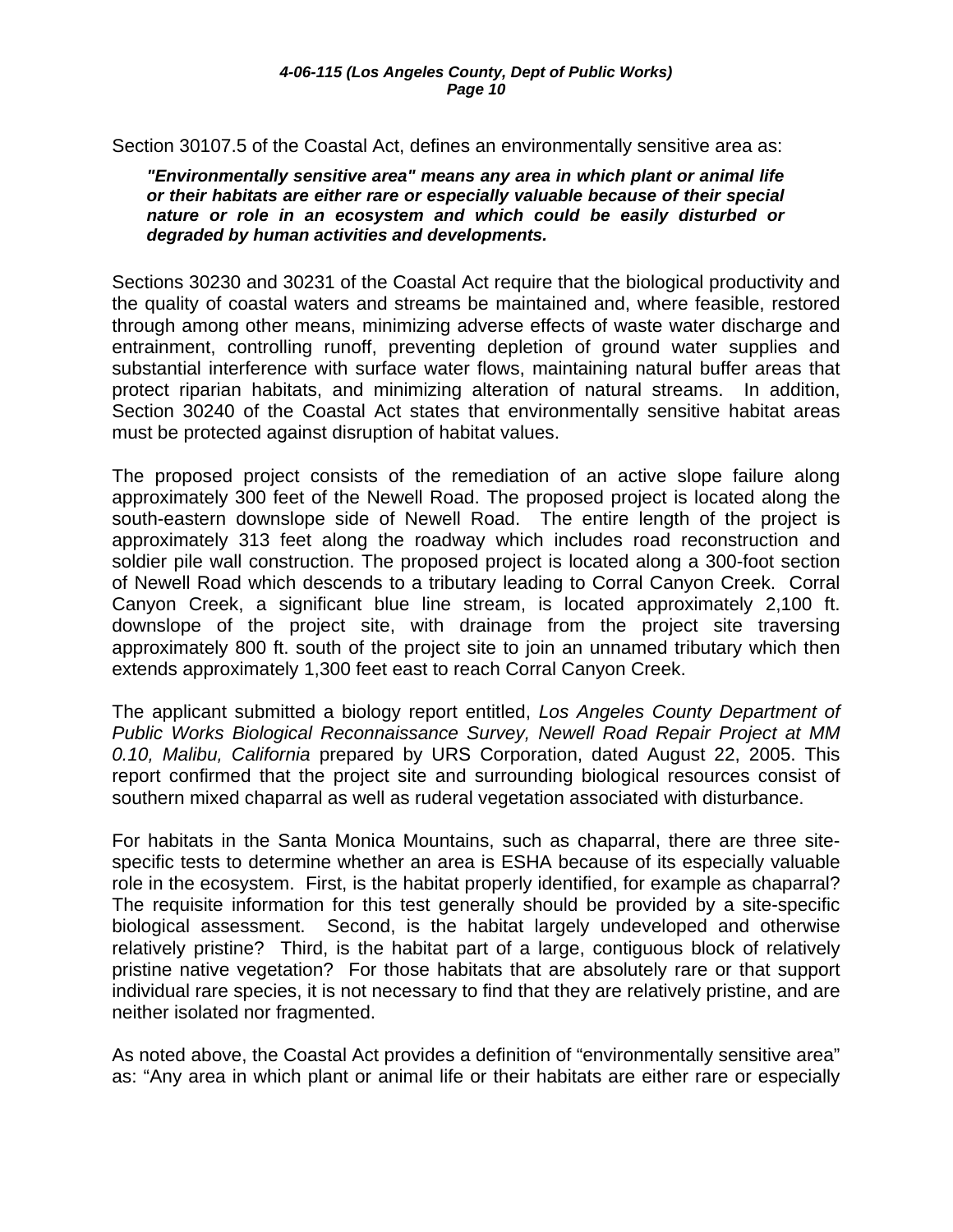valuable because of their special nature or role in an ecosystem and which could be easily disturbed or degraded by human activities and developments" (Section 30107.5).

There are three important elements to the definition of ESHA. First, a geographic area can be designated ESHA either because of the presence of individual species of plants or animals or because of the presence of a particular habitat. Second, in order for an area to be designated as ESHA, the species or habitat must be either rare or it must be especially valuable. Finally, the area must be easily disturbed or degraded by human activities.

The first test of ESHA is whether a habitat or species is rare. Rarity can take several forms, each of which is important. Within the Santa Monica Mountains, rare species and habitats often fall within one of two common categories. Many rare species or habitats are globally rare, but locally abundant. They have suffered severe historical declines in overall abundance and currently are reduced to a small fraction of their original range, but where present may occur in relatively large numbers or cover large local areas. This is probably the most common form of rarity for both species and habitats in California and is characteristic of coastal sage scrub, for example. Some other habitats are geographically widespread, but occur everywhere in low abundance. California's native perennial grasslands fall within this category.

A second test for ESHA is whether a habitat or species is especially valuable. Areas may be valuable because of their "special nature," such as being an unusually pristine example of a habitat type, containing an unusual mix of species, supporting species at the edge of their range, or containing species with extreme variation. For example, reproducing populations of valley oaks are not only increasingly rare, but their southernmost occurrence is in the Santa Monica Mountains. Generally, however, habitats or species are considered valuable because of their special "role in the ecosystem." For example, many areas within the Santa Monica Mountains may meet this test because they provide habitat for endangered species, protect water quality, provide essential corridors linking one sensitive habitat to another, or provide critical ecological linkages such as the provision of pollinators or crucial trophic connections. Of course, all species play a role in their ecosystem that is arguably "special." However, the Coastal Act requires that this role be "especially valuable." This test is met for relatively pristine areas that are integral parts of the Santa Monica Mountains Mediterranean ecosystem because of the demonstrably rare and extraordinarily special nature of that ecosystem as detailed below.

Finally, ESHAs are limited to those areas that could be easily disturbed or degraded by human activities and developments. Within the Santa Monica Mountains, as in most areas of southern California affected by urbanization, all natural habitats are in grave danger of direct loss or significant degradation as a result of many factors related to anthropogenic changes.

The applicant proposes to remediate an active slope failure along a 300-foot section on the down slope road shoulder of Newell Road and repaving 313 feet of the road. The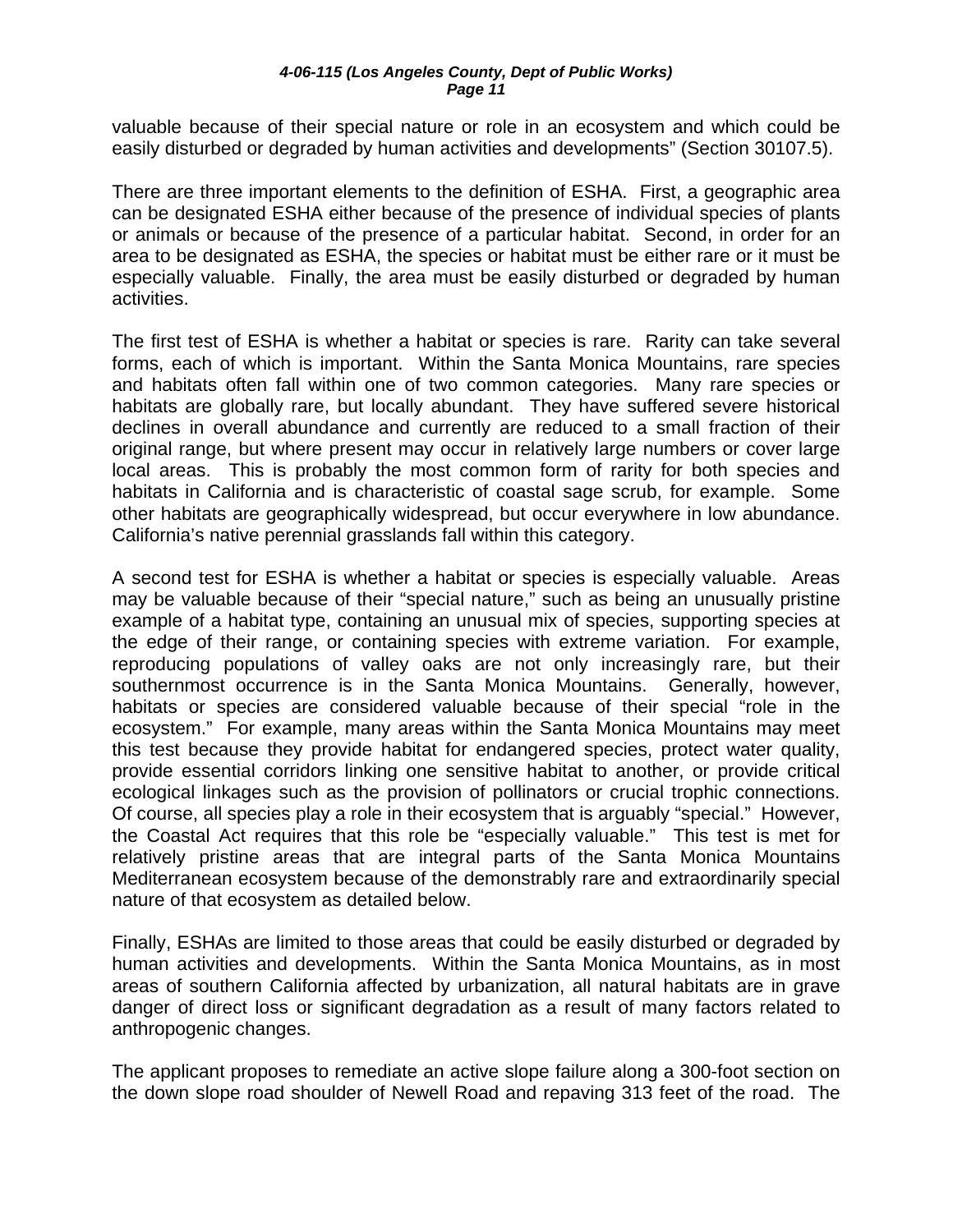<span id="page-12-0"></span>proposed project includes: (1) construction of a 313 linear ft. soldier pile retaining wall including tiebacks, a lagging system and 3-ft high cable railing; (2) reconstruction of an approximately 313 ft. long by 18-20 ft. wide roadway; (3) installation of 350 feet of guardrail approximately 2-ft above-ground-level; (4) repair of the road shoulder; (5) removal of 35 linear feet of rail and timber fence; (6) 225 tons of asphalt concrete and 120 cu. yds. of crushed aggregate base for the road reconstruction; and (7) 100 cu. yds. of cut grading in the area of the slope failure.

## **1. Ecosystem Context of the Habitats of the Santa Monica Mountains**

The Santa Monica Mountains comprise the largest, most pristine, and ecologically complex example of a Mediterranean ecosystem in coastal southern California. California's coastal sage scrub, chaparral, oak woodlands, and associated riparian areas have analogues in just a few areas of the world with similar climate. Mediterranean ecosystems with their wet winters and warm dry summers are only found in five localities (the Mediterranean coast, California, Chile, South Africa, and south and southwest Australia). Throughout the world, this ecosystem with its specially adapted vegetation and wildlife has suffered severe loss and degradation from human development. Worldwide, only 18 percent of the Mediterranean community type remains undisturbed<sup>[1](#page-12-1)</sup>. However, within the Santa Monica Mountains, this ecosystem is remarkably intact despite the fact that it is closely surrounded by some 17 million people. For example, the 150,000 acres of the Santa Monica Mountains National Recreation Area, which encompasses most of the Santa Monica Mountains, was estimated to be 90 percent free of development in  $2000^2$  $2000^2$ . Therefore, this relatively pristine area is both large and mostly unfragmented, which fulfills a fundamental tenet of conservation biology<sup>[3](#page-12-3)</sup>. The need for large contiguous areas of natural habitat in order to maintain critical ecological processes has been emphasized by many conservation biologists $^4$  $^4$ .

 $\overline{a}$ 

<span id="page-12-1"></span><sup>&</sup>lt;sup>1</sup> National Park Service. 2000. Draft general management plan & environmental impact statement. Santa Monica Mountains National Recreation Area – California.

<span id="page-12-2"></span> $<sup>2</sup>$  Ibid.</sup>

<span id="page-12-3"></span><sup>&</sup>lt;sup>3</sup> Harris, L. D. 1988. Edge effects and conservation of biotic diversity. Conserv. Biol. 330-332. Soule, M. E, D. T. Bolger, A. C. Alberts, J. Wright, M. Sorice and S. Hill. 1988. Reconstructed dynamics of rapid extinctions of chaparral-requiring birds in urban habitat islands. Conserv. Biol. 2: 75-92. Yahner, R. H. 1988. Changes in wildlife communities near edges. Conserv. Biol. 2:333-339. Murphy, D. D. 1989. Conservation and confusion: Wrong species, wrong scale, wrong conclusions. Conservation Biol. 3:82- 84.

<span id="page-12-4"></span><sup>&</sup>lt;sup>4</sup> Crooks, K. 2000. Mammalian carnivores as target species for conservation in Southern California. p. 105-112 *in*: Keeley, J. E., M. Baer-Keeley and C. J. Fotheringham (eds), 2<sup>nd</sup> Interface Between Ecology and Land Development in California, U.S. Geological Survey Open-File Report 00-62. Sauvajot, R. M., E. C. York, T. K. Fuller, H. Sharon Kim, D. A. Kamradt and R. K. Wayne. 2000. Distribution and status of carnivores in the Santa Monica Mountains, California: Preliminary results from radio telemetry and remote camera surveys. p 113-123 *in*: Keeley, J. E., M. Baer-Keeley and C. J. Fotheringham (eds), 2nd Interface Between Ecology and Land Development in California, U.S. Geological Survey Open-File Report 00-62. Beier, P. and R. F. Noss. 1998. Do habitat corridors provide connectivity? Conserv. Biol. 12:1241-1252. Beier, P. 1996. Metapopulation models, tenacious tracking and cougar conservation. *In*: Metapopulations and Wildlife Conservation, ed. D. R. McCullough. Island Press, Covelo, California, 429p.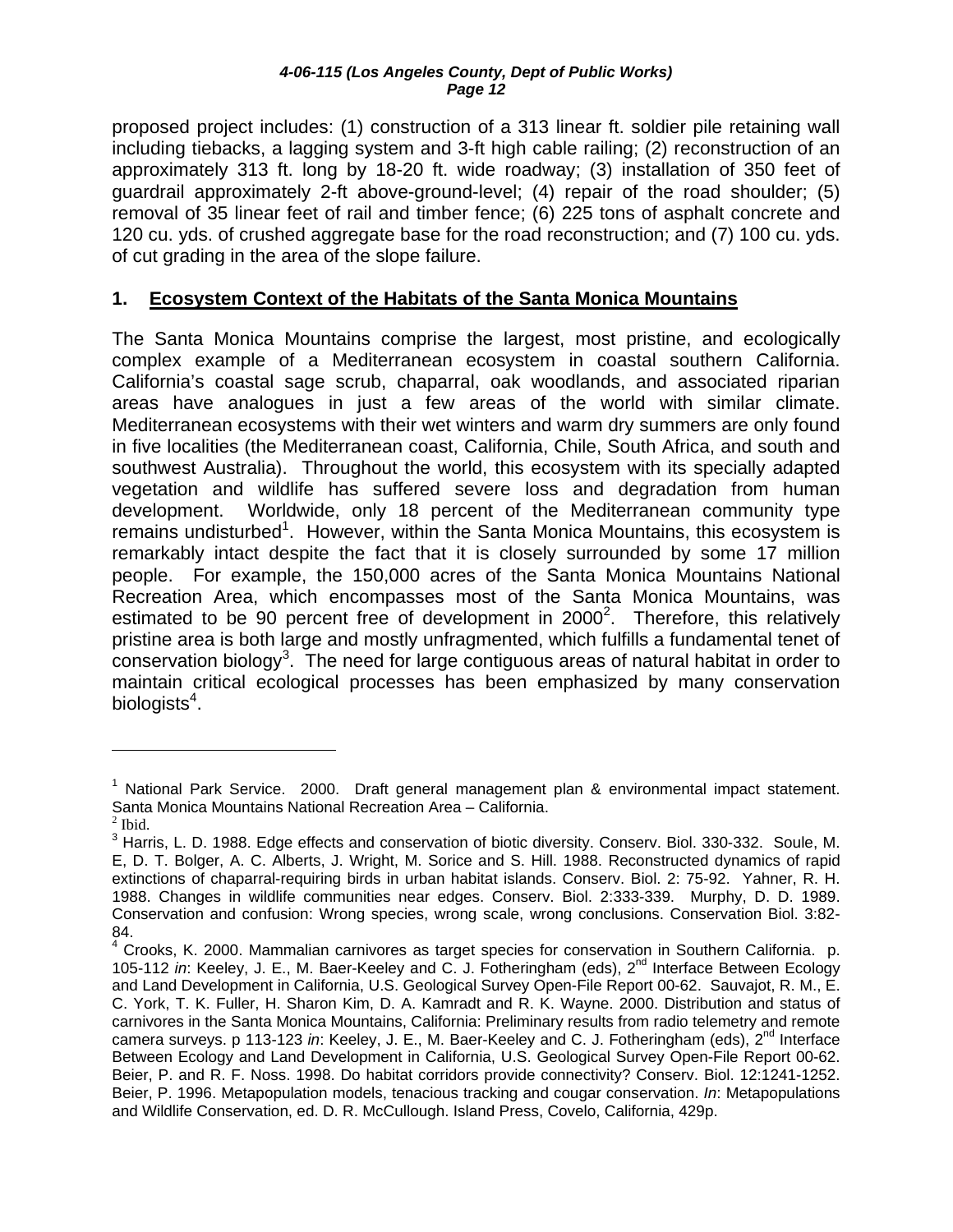In addition to being a large single expanse of land, the Santa Monica Mountains ecosystem is still connected, albeit somewhat tenuously, to adjacent, more inland ecosystems<sup>[5](#page-13-0)</sup>. Connectivity among habitats within an ecosystem and connectivity among ecosystems is very important for the preservation of species and ecosystem integrity. In a recent statewide report, the California Resources Agency<sup>[6](#page-13-1)</sup> identified wildlife corridors and habitat connectivity as the top conservation priority. In a letter to Governor Gray Davis, sixty leading environmental scientists have endorsed the conclusions of that report<sup>[7](#page-13-2)</sup>. The chief of natural resources at the California Department of Parks and Recreation has identified the Santa Monica Mountains as an area where maintaining connectivity is particularly important<sup>8</sup>.

The species most directly affected by large scale connectivity are those that require large areas or a variety of habitats, e.g., gray fox, cougar, bobcat, badger, steelhead trout, and mule deer<sup>[9](#page-13-4)</sup>. Large terrestrial predators are particularly good indicators of habitat connectivity and of the general health of the ecosystem<sup>10</sup>. Recent studies show that the mountain lion, or cougar, is the most sensitive indicator species of habitat fragmentation, followed by the spotted skunk and the bobcat<sup>11</sup>. Sightings of cougars in both inland and coastal areas of the Santa Monica Mountains<sup>12</sup> demonstrate their continued presence. Like the "canary in the mineshaft," an indicator species like this is good evidence that habitat connectivity and large scale ecological function remains in the Santa Monica Mountains ecosystem.

<span id="page-13-2"></span> $^7$  Letters received and included in the September 2002 staff report for the Malibu LCP.

<u>.</u>

<span id="page-13-0"></span> $5$  The SMM area is linked to larger natural inland areas to the north through two narrow corridors: 1) the Conejo Grade connection at the west end of the Mountains and 2) the Simi Hills connection in the central region of the SMM (from Malibu Creek State Park to the Santa Susanna Mountains). 6

<span id="page-13-1"></span><sup>&</sup>lt;sup>6</sup> California Resources Agency. 2001. Missing Linkages: Restoring Connectivity to the California Landscape. California Wilderness Coalition, Calif. Dept of Parks & Recreation, USGS, San Diego Zoo and The Nature Conservancy. Available at:<http://www.calwild.org/pubs/reports/linkages/index.htm> <sup>7</sup>

<span id="page-13-3"></span> $8$  Schoch, D. 2001. Survey lists 300 pathways as vital to state wildlife. Los Angeles Times. August 7, 2001.

<span id="page-13-4"></span><sup>&</sup>lt;sup>9</sup> Martin, G. 2001. Linking habitat areas called vital for survival of state's wildlife Scientists map main migration corridors. San Francisco Chronicle, August 7, 2001.<br><sup>10</sup> Noss, R. F., H. B. Quigley, M. G. Hornocker, T. Merrill and P. C. Paquet. 1996. Conservation biology

<span id="page-13-5"></span>and carnivore conservation in the Rocky Mountains. Conerv. Biol. 10: 949-963. Noss, R. F. 1995. Maintaining ecological integrity in representative reserve networks. World Wildlife Fund Canada.

<span id="page-13-6"></span><sup>&</sup>lt;sup>11</sup> Sauvajot, R. M., E. C. York, T. K. Fuller, H. Sharon Kim, D. A. Kamradt and R. K. Wayne. 2000. Distribution and status of carnivores in the Santa Monica Mountains, California: Preliminary results from radio telemetry and remote camera surveys. p 113-123 in: Keeley, J. E., M. Baer-Keeley and C. J. Fotheringham (eds), 2nd Interface Between Ecology and Land Development in California, U.S. Geological Survey Open-File Report 00-62. Beier, P. 1996. Metapopulation models, tenacious tracking and cougar conservation. In: Metapopulations and Wildlife Conservation, ed. D. R. McCullough. Island Press, Covelo, California, 429p.

<span id="page-13-7"></span> $12$  Recent sightings of mountain lions include: Temescal Canyon (pers. com., Peter Brown, Facilities Manager, Calvary Church), Topanga Canyon (pers. com., Marti Witter, NPS), Encinal and Trancas Canyons (pers. com., Pat Healy), Stump Ranch Research Center (pers. com., Dr. Robert Wayne, Dept. of Biology, UCLA). In May of 2002, the NPS *photographed* a mountain lion at a trip camera on the Back Bone Trail near Castro Crest – Seth Riley, Eric York and Dr. Ray Sauvajot, National Park Service, SMMNRA.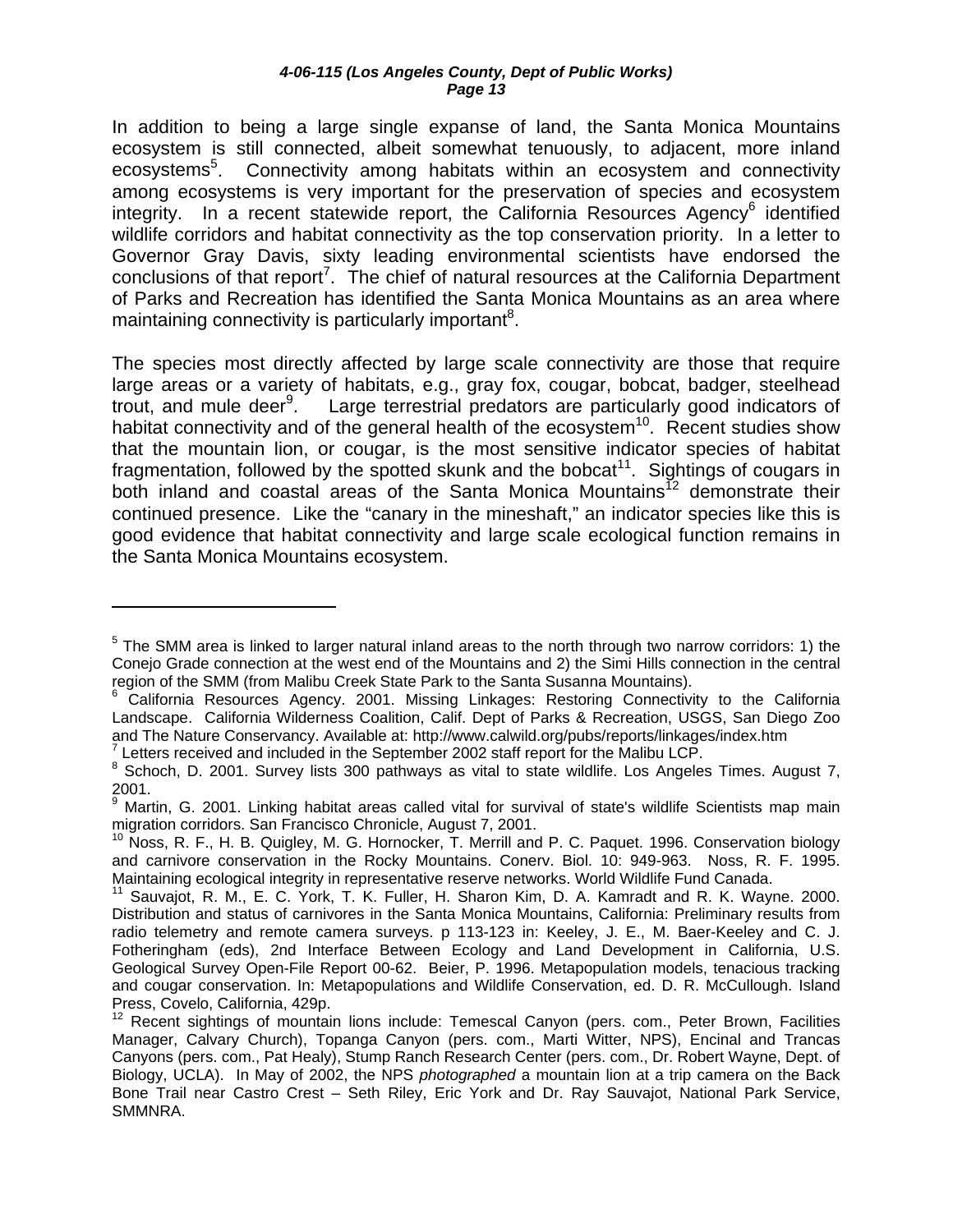The habitat integrity and connectivity that is still evident within the Santa Monica Mountains is extremely important to maintain, because both theory and experiments over 75 years in ecology confirm that large spatially connected habitats tend to be more stable and have less frequent extinctions than habitats without extended spatial structure<sup>13</sup>. Beyond simply destabilizing the ecosystem, fragmentation and disturbance can even cause unexpected and irreversible changes to new and completely different kinds of ecosystems (habitat conversion) $14$ .

As a result of the pristine nature of large areas of the Santa Monica Mountains and the existence of large, unfragmented and interconnected blocks of habitat, this ecosystem continues to support an extremely diverse flora and fauna. The observed diversity is probably a function of the diversity of physical habitats. The Santa Monica Mountains have the greatest geological diversity of all major mountain ranges within the transverse range province. According to the National Park Service, the Santa Monica Mountains contain 40 separate watersheds and over 170 major streams with 49 coastal outlets<sup>15</sup>. These streams are somewhat unique along the California coast because of their topographic setting. As a "transverse" range, the Santa Monica Mountains are oriented in an east-west direction. As a result, the south-facing riparian habitats have more variable sun exposure than the east-west riparian corridors of other sections of the coast. This creates a more diverse moisture environment and contributes to the higher biodiversity of the region. The many different physical habitats of the Santa Monica Mountains support at least 17 native vegetation types<sup>16</sup> including the following habitats considered sensitive by the California Department of Fish and Game: native perennial grassland, coastal sage scrub, red-shank chaparral, valley oak woodland, walnut woodland, southern willow scrub, southern cottonwood-willow riparian forest, sycamorealder woodland, oak riparian forest, coastal salt marsh, and freshwater marsh. Over 400 species of birds, 35 species of reptiles and amphibians, and more than 40 species of mammals have been documented in this diverse ecosystem. More than 80 sensitive species of plants and animals (listed, proposed for listing, or species of concern) are known to occur or have the potential to occur within the Santa Monica Mountains Mediterranean ecosystem.

1

<span id="page-14-0"></span><sup>&</sup>lt;sup>13</sup> Gause, G. F. 1934. The struggle for existence. Balitmore, William and Wilkins 163 p. (also reprinted by Hafner, N.Y. 1964). Gause, G. F., N. P. Smaragdova and A. A. Witt. 1936. Further studies of interaction between predators and their prey. J. Anim. Ecol. 5:1-18. Huffaker, C. B. 1958. Experimental studies on predation: dispersion factors and predator-prey oscillations. Hilgardia 27:343-383. Luckinbill, L. S. 1973. Coexistence in laboratory populations of *Paramecium aurelia* and its predator *Didinium nasutum*. Ecology 54:1320-1327. Allen, J. C., C. C. Brewster and D. H. Slone. 2001. Spatially explicit ecological models: A spatial convolution approach. Chaos, Solitons and Fractals. 12:333-347.

<span id="page-14-1"></span><sup>14</sup> Scheffer, M., S. Carpenter, J. A. Foley, C. Folke and B. Walker. 2001. Catastrophic shifts in ecosystems. Nature 413:591-596.<br><sup>15</sup> NPS. 2000. op.cit.

<span id="page-14-2"></span>

<span id="page-14-3"></span> $16$  From the NPS report ( 2000 op. cit.) that is based on the older Holland system of subjective classification. The data-driven system of Sawyer and Keeler-Wolf results in a much larger number of distinct "alliances" or vegetation types.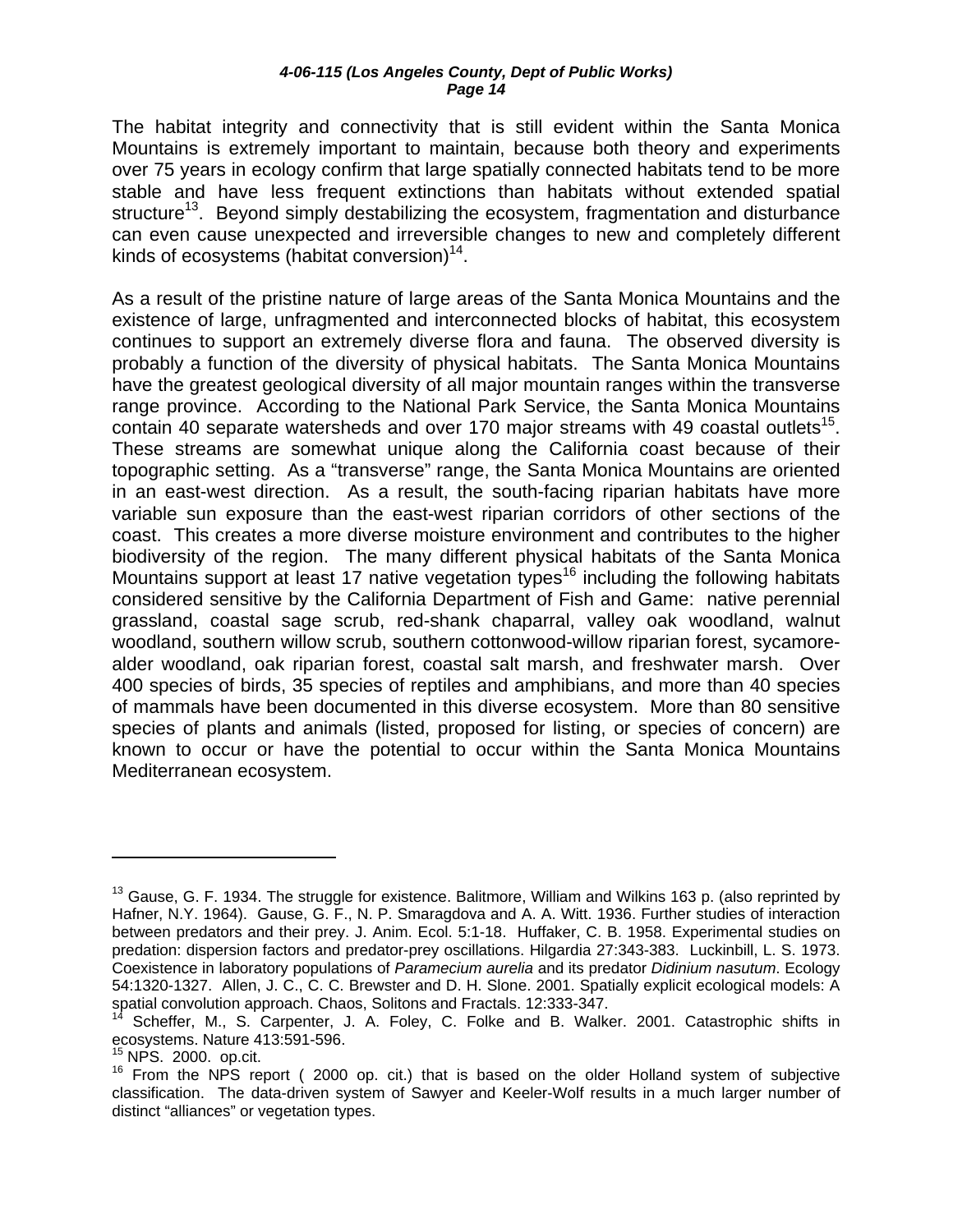<span id="page-15-0"></span>The Santa Monica Mountains are also important in a larger regional context. Several recent studies have concluded that the area of southern California that includes the Santa Monica Mountains is among the most sensitive in the world in terms of the number of rare endemic species, endangered species and habitat loss. These studies have designated the area to be a local hot-spot of endangerment in need of special protection<sup>1</sup>'.

Therefore, the Commission finds that the Santa Monica Mountains ecosystem is itself rare and especially valuable because of its special nature as the largest, most pristine, physically complex, and biologically diverse example of a Mediterranean ecosystem in coastal southern California. The Commission further finds that because of the rare and special nature of the Santa Monica Mountains ecosystem, the ecosystem roles of substantially intact areas of the constituent plant communities discussed below are "especially valuable" under the Coastal Act.

### **2. Major Habitats within the Santa Monica Mountains**

1

The most recent vegetation map that is available for the Santa Monica Mountains is the map that was produced for the National Park Service in the mid-1990s using 1993 satellite imagery supplemented with color and color infrared aerial imagery from 1984, 1988, and 1994 and field review<sup>18</sup>. The minimum mapping unit was 5 acres. For that map, the vegetation was mapped in very broad categories, generally following a vegetation classification scheme developed by Holland<sup>19</sup>. Because of the mapping methods used the degree of plant community complexity in the landscape is not represented. For example, the various types of "ceanothus chaparral" that have been documented were lumped under one vegetation type referred to as "northern mixed chaparral." Dr. Todd Keeler-Wolf of the California Department of Fish and Game is currently conducting a more detailed, quantitative vegetation survey of the Santa Monica Mountains.

The National Park Service map can be used to characterize broadly the types of plant communities present. The main generic plant communities present in the Santa Monica

<span id="page-15-1"></span><sup>&</sup>lt;sup>17</sup> Myers, N. 1990. The biodiversity challenge: Expanded hot-spots analysis. Environmentalist 10:243-256. Myers, N., R. A. Mittermeier, C. G. Mittermeier, G. A. B. da Fonseca and J. A. Kent. 2000. Biodiversity hot-spots for conservation priorities. Nature 403:853-858. Dobson, A. P., J. P. Rodriguez, W. M. Roberts and D. S. Wilcove. 1997. Geographic distribution of endangered species in the United States. Science 275:550-553.

<span id="page-15-2"></span><sup>&</sup>lt;sup>18</sup> Franklin, J. 1997. Forest Service Southern California Mapping Project, Santa Monica Mountains National Recreation Area, Task 11 Description and Results, Final Report. June 13, 1997, Dept. of Geography, San Diego State University, USFS Contract No. 53-91S8-3-TM45.

<span id="page-15-3"></span><sup>&</sup>lt;sup>19</sup> Holland R. F. 1986. Preliminary Descriptions of the Terrestrial Natural Communities of California. State of California, The Resources Agency, Dept. of Fish and Game, Natural Heritage Division, Sacramento, CA. 95814.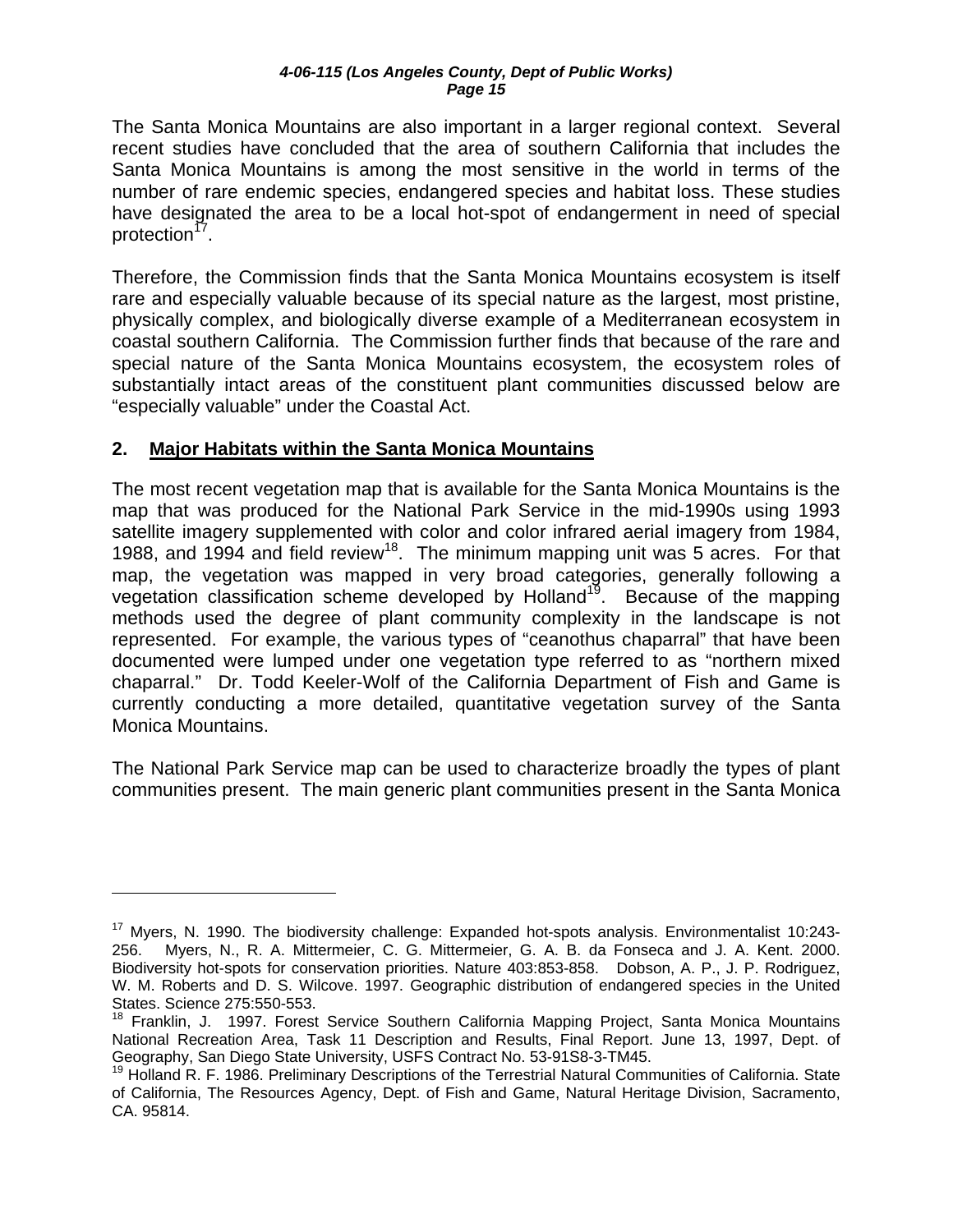<span id="page-16-0"></span>Mountains<sup>20</sup> are: coastal sage scrub, chaparral, riparian woodland, coast live oak woodland, and grasslands.

## **3. Chaparral**

Chaparral is a shrub community within the Santa Monica Mountain Mediterranean ecosystem. This is a generic category of vegetation. Chaparral species have deep roots (tens of feet) and hard waxy leaves, adaptations to drought that increase water supply and decrease water loss at the leaf surface. Some chaparral species cope more effectively with drought conditions than do desert plants<sup>21</sup>. Chaparral plants vary from about one to four meters tall and form dense, intertwining stands with nearly 100 percent ground cover. As a result, there are few herbaceous species present in mature stands. Chaparral is well adapted to fire. Many species regenerate mainly by crown sprouting; others rely on seeds which are stimulated to germinate by the heat and ash from fires. Over 100 evergreen shrubs may be found in chaparral<sup>22</sup>. On average, chaparral is found in wetter habitats than coastal sage scrub, being more common at higher elevations and on north facing slopes.

The broad category "northern mixed chaparral" is the major type of chaparral shown in the National Park Service map of the Santa Monica Mountains. However, northern mixed chaparral can be variously dominated by chamise, scrub oak or one of several species of manzanita or by ceanothus. In addition, it commonly contains woody vines and large shrubs such as mountain mahogany, toyon, hollyleaf redberry, and sugarbush $^{23}$ . The rare red shank chaparral plant community also occurs in the Santa Monica Mountains. Although included within the category "northern mixed chaparral" in the vegetation map, several types of "ceanothus chaparral" are reported in the Santa Monica Mountains. Ceanothus chaparral occurs on stable slopes and ridges, and may be dominated by bigpod ceanothus, buck brush ceanothus, hoaryleaf ceanothus, or greenbark ceanothus. In addition to ceanothus, other species that are usually present in varying amounts are chamise, black sage, holly-leaf redberry, sugarbush, and coast golden bush $^{24}$ .

Several sensitive plant species that occur in the chaparral of the Santa Monica Mountains area are: Santa Susana tarplant, Lyon's pentachaeta, marcescent dudleya, Santa Monica Mountains dudleya, Braunton's milk vetch and salt spring

<u>.</u>

<span id="page-16-1"></span><sup>&</sup>lt;sup>20</sup> National Park Service. 2000. Draft: General Management Plan & Environmental Impact Statement, Santa Monica Mountains National Recreation Area, US Dept. of Interior, National Park Service, December 2000. (Fig. 11 in this document.)

<span id="page-16-2"></span> $21$  Dr. Stephen Davis, Pepperdine University. Presentation at the CCC workshop on the significance of native habitats in the Santa Monica Mountains. June 13, 2002.

<span id="page-16-3"></span> $^{22}$  Keely, J.E. and S.C. Keeley. Chaparral. Pages 166-207 in M.G. Barbour and W.D. Billings, eds. North American Terrestrial Vegetation. New York, Cambridge University Press.

<span id="page-16-4"></span> $23$  Ibid.

<span id="page-16-5"></span> $24$  Ibid.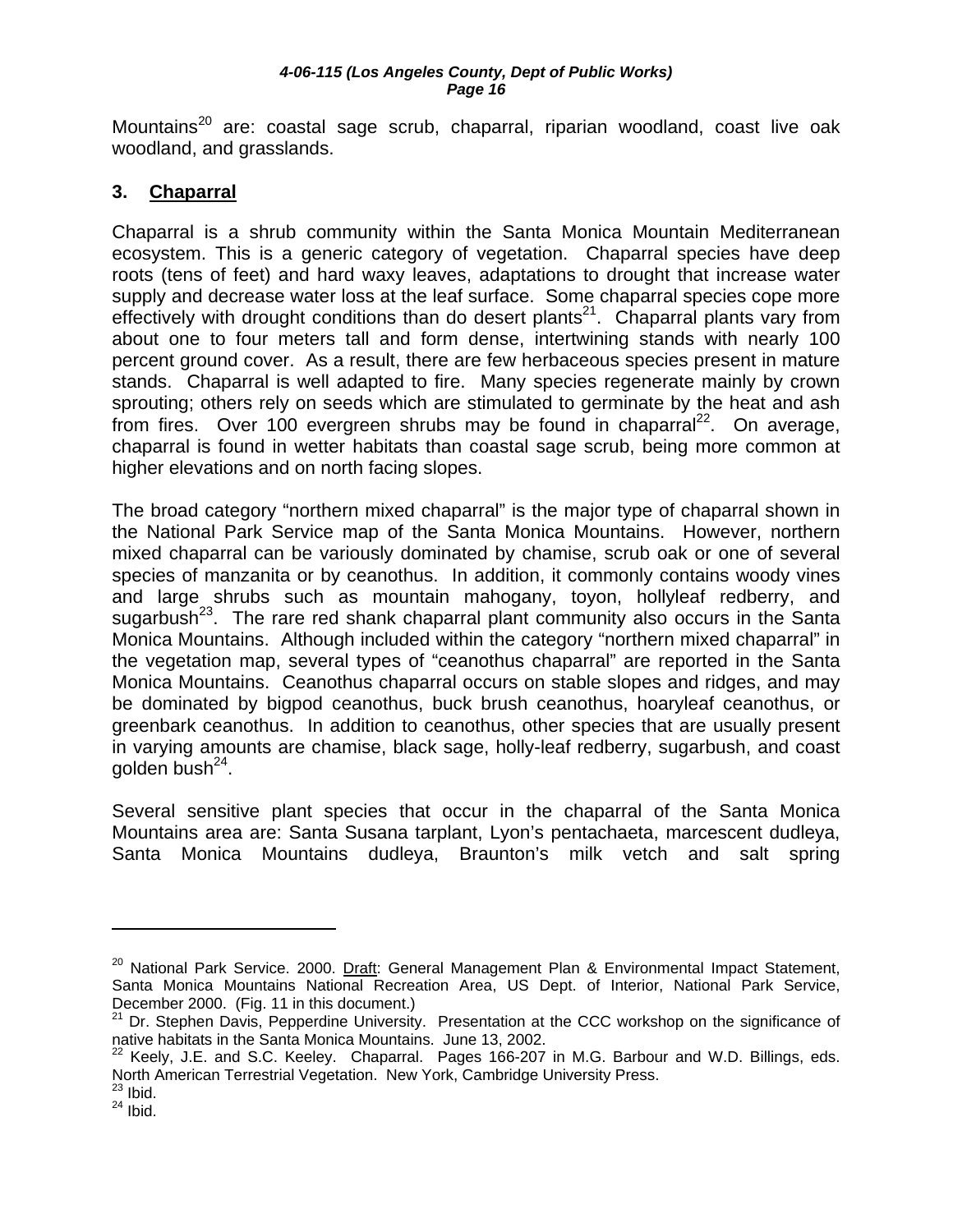checkerbloom<sup>25</sup>. Several occurring or potentially occurring sensitive animal species in chaparral from the area are: Santa Monica shieldback katydid, western spadefoot toad, silvery legless lizard, San Bernardino ring-neck snake, San Diego mountain kingsnake, coast patch-nosed snake, sharp-shinned hawk, southern California rufous-crowned sparrow, Bell's sparrow, yellow warbler, pallid bat, long-legged myotis bat, western mastiff bat, and San Diego desert woodrat.<sup>[26](#page-17-1)</sup>

Coastal sage scrub and chaparral are the predominant generic community types of the Santa Monica Mountains and provide the living matrix within which rarer habitats like riparian woodlands exist. These two shrub communities share many important ecosystem roles. Like coastal sage scrub, chaparral within the Santa Monica Mountains provides critical linkages among riparian corridors, provides essential habitat for species that require several habitat types during the course of their life histories, provides essential habitat for sensitive species, and stabilizes steep slopes and reduces erosion, thereby protecting the water quality of coastal streams.

Many species of animals in Mediterranean habitats characteristically move among several plant communities during their daily activities, and many are reliant on different communities either seasonally or during different stages of their life cycle. The importance of an intact mosaic of coastal sage scrub, chaparral, and riparian community types is perhaps most critical for birds. However, the same principles apply to other taxonomic groups. For example, whereas coastal sage scrub supports a higher diversity of native ant species than chaparral, chaparral habitat is necessary for the coast horned lizard, an ant specialist<sup>27</sup>. Maintaining this interconnectedness of habitats is an extremely important ecosystem role of chaparral in the Santa Monica Mountains.

Chaparral is also remarkably adapted to control erosion, especially on steep slopes. The root systems of chaparral plants are very deep, extending far below the surface and penetrating the bedrock below<sup>28</sup>, so chaparral literally holds the hillsides together and prevents slippage.<sup>29</sup> In addition, the direct soil erosion from precipitation is also greatly reduced by 1) water interception on the leaves and above ground foliage and plant structures, and 2) slowing the runoff of water across the soil surface and providing greater soil infiltration. Chaparral plants are extremely resistant to drought, which enables them to persist on steep slopes even during long periods of adverse conditions.

 $\overline{a}$ 

<span id="page-17-0"></span><sup>&</sup>lt;sup>25</sup> Biological Resources Assessment of the Proposed Santa Monica Mountains Significant Ecological Area. Nov. 2000. Los Angeles Co., Dept. of Regional Planning, 320 West Temple St., Rm. 1383, Los Angeles, CA 90012.

<span id="page-17-1"></span> $^{26}$  Ibid.

<span id="page-17-2"></span><sup>&</sup>lt;sup>27</sup> A.V. Suarez. Ants and lizards in coastal sage scrub and chaparral. A presentation at the CCC workshop on the significance of native habitats in the Santa Monica Mountains. June 13, 2002.

<span id="page-17-3"></span><sup>&</sup>lt;sup>28</sup> Helmers, H., J.S. Horton, G. Juhren and J. O'Keefe. 1955. Root systems of some chaparral plants in southern California. Ecology 36(4):667-678. Kummerow, J. and W. Jow. 1977. Root systems of chaparral shrubs. Oecologia 29:163-177.

<span id="page-17-4"></span><sup>29</sup> Radtke, K. 1983. *Living more safely in the chaparral-urban interface*. General Technical Report PSW-67. U.S. Department of Agriculture, Forest Service, Pacific Southwest Research Station, Berkeley, California. 51 pp.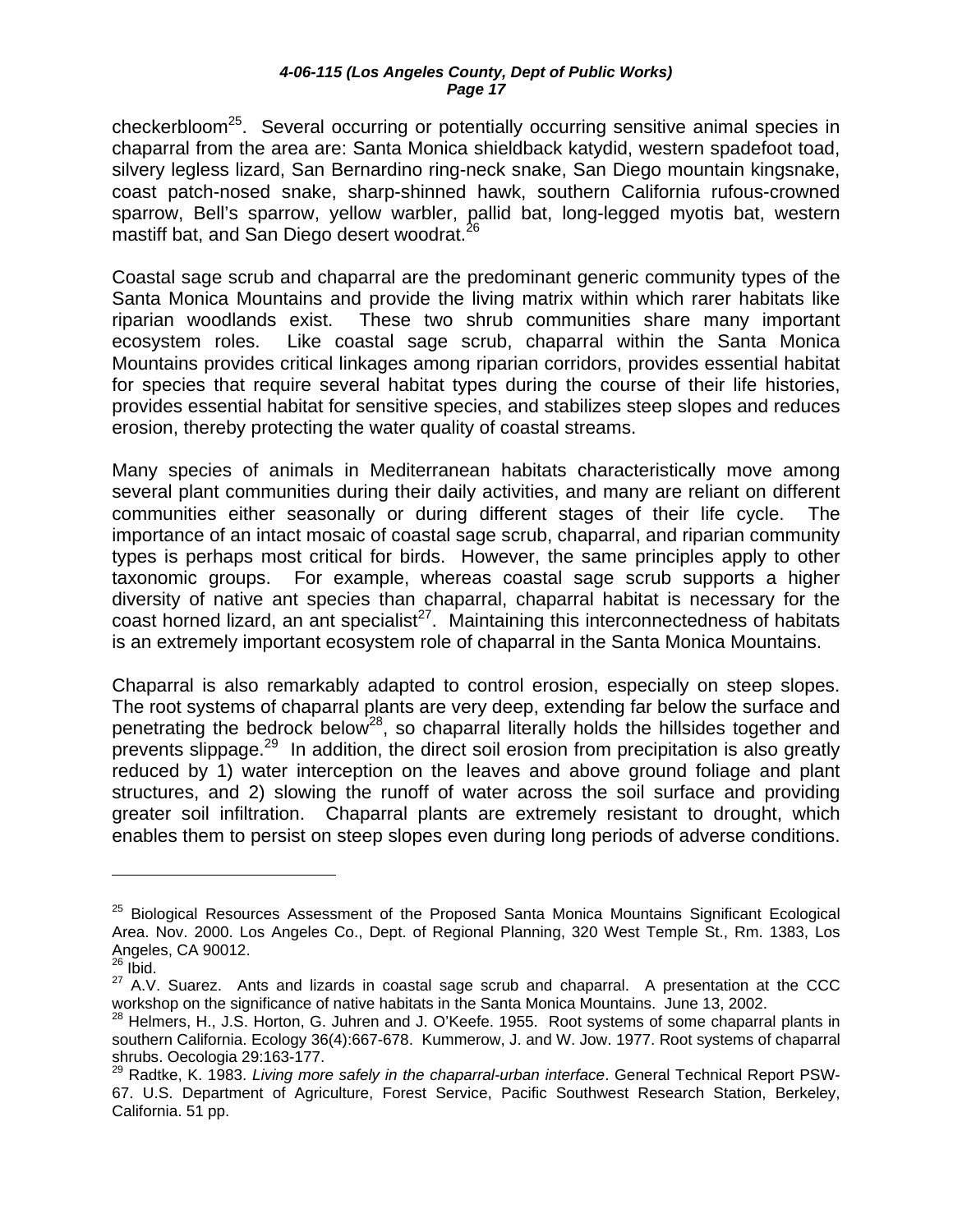<span id="page-18-0"></span>Many other species die under such conditions, leaving the slopes unprotected when rains return. Since chaparral plants recover rapidly from fire, they quickly re-exert their ground stabilizing influence following burns. The effectiveness of chaparral for erosion control after fire increases rapidly with time<sup>30</sup>. Thus, the erosion from a 2-inch rain-day event drops from 5 yd<sup>3</sup>/acre of soil one year after a fire to 1 yd<sup>3</sup>/acre after 4 years.<sup>31</sup>

Therefore, because of its important roles in the functioning of the Santa Monica Mountains Mediterranean ecosystem, and its extreme vulnerability to development, chaparral within the Santa Monica Mountains meets the definition of ESHA under the Coastal Act.

### **4. Application of the Section 30240 ESHA Protection Policy**

In this case, the proposed project includes construction of a 313-ft. long soldier pile wall and reconstruction of a portion of Newell Road. The proposed project is partially located within a chaparral plant community. As discussed in greater detail above, the Commission finds that chaparral habitat, such as the native vegetation located on the subject site, provide important habitat for wildlife. In past permit actions, the Commission has found that new development within chaparral habitat areas, such as the proposed project, results in potential adverse effects to chaparral habitat and downstream riparian habitat and ultimately marine resources from increased erosion, contaminated storm runoff, disturbance to wildlife, and loss of chaparral plant and animal habitat. The Coastal Act further requires that environmentally sensitive habitat areas, such as the subject site, be maintained, enhanced, and where feasible, restored to protect coastal water quality downstream.

Coastal Act Section 30240 requires that development in areas adjacent to environmentally sensitive habitat areas be sited and designed to prevent impacts which would significantly degrade such areas and shall be compatible with the continuance of such habitat areas. Given that the project addresses a slope failure in a fixed location, the siting of such development to avoid impacts to ESHA is necessarily constrained. In this case, the slope failure itself is located within ESHA. As a result, it is not possible to relocate the proposed development in a manner that would avoid or provide a buffer from the sensitive habitat areas. Therefore, it is essential to consider design options that would reduce impacts to ESHA, consistent with Coastal Act Section 30240. As discussed below, there are no other feasible alternatives (such as rebuilding the previous slope configuration) to the proposed project that would result in less adverse impacts than the proposed project.

 $\overline{a}$ 

<span id="page-18-2"></span><span id="page-18-1"></span> $30$  Kittredge, J. 1973. Forest influences  $-$  the effects of woody vegetation on climate, water, and soil. Dover Publications, New York. 394 pp. Longcore, T and C. Rich. 2002. Protection of environmentally sensitive habitat areas in proposed local coastal plan for the Santa Monica Mountains. (Table 1). The Urban Wildlands Group, Inc., P.O. Box 24020 Los Angeles, CA 90024. Vicars, M. (ed.) 1999. FireSmart: protecting your community from wildfire. Partners in Protection, Edmonton, Alberta.  $^1$  Ibid.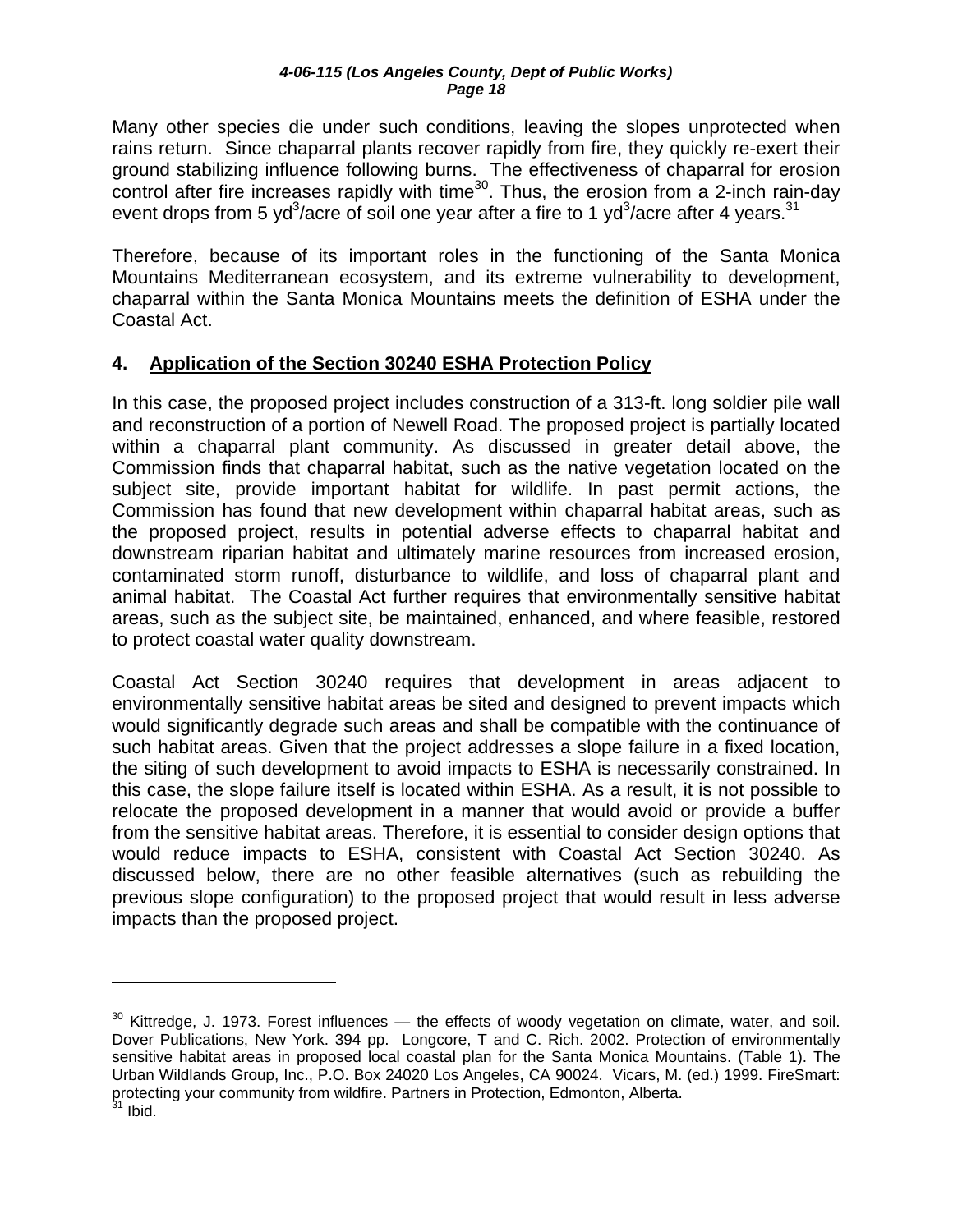To assist in the determination of whether a project is consistent with Sections 30230, 30231, and 30240 of the Coastal Act, the Commission has, in past coastal development permit actions for new development in the Santa Monica Mountains, looked to the certified Malibu/Santa Monica Mountains Land Use Plan (LUP) for guidance. The 1986 LUP has been found to be consistent with the Coastal Act and provides specific standards for development within the Santa Monica Mountains. In its findings regarding the certification of the Malibu/Santa Monica Mountains LUP, the Commission emphasized the importance placed by the Coastal Act on protection of sensitive environmental resources finding that:

*Environmentally sensitive habitat areas (ESHAs) shall be protected against significant disruption of habitat values, and only uses dependent on such resources shall be allowed within such areas. Residential use shall not be considered a resource dependent use..* 

Specifically, Policy 68 of the LUP, in concert with the Coastal Act, limits development within ESHA areas. In addition, Policy 82 of the LUP, in concert with the Coastal Act, provides that grading shall be minimized to ensure that the potential negative effects of runoff and erosion on watershed and streams is minimized. Further, Policies 84 and 94, in concert with the Coastal Act, provide that disturbed areas shall be revegetated with native plant species within environmentally sensitive habitat areas and significant watersheds. LUP Policy 94 states:

*Cut and fill slopes should be stabilized with planting at the completion of final grading. In Environmentally Sensitive Habitat Areas and Significant Watersheds, planting should be of native plant species using acceptable planting procedures, consistent with fire safety requirements. Such planting should be adequate to provide 90% coverage within 90 days, and should be repeated if necessary to provide such coverage. This requirement should apply to all disturbed soils. Jute netting or other stabilization techniques may be utilized as temporary methods. …* 

In addition, Section 30231 of the Coastal Act specifically provides that the quality of coastal waters and streams shall be maintained and restored whenever feasible. As noted above, the project site includes chaparral habitat that meets the first and second tests of ESHA as the habitat is rare and is especially valuable as an unfragmented expanse of ESHA. This ESHA also meets the third test as it is located in an area that could be easily disturbed or degraded by human activities and developments. Within the Santa Monica Mountains, as in most areas of southern California affected by urbanization, all natural habitats are in grave danger of direct loss or significant degradation as a result of many factors related to anthropogenic changes.

The proposed project is designed to repair the existing public road that was previously damaged due to storm activity. The project constitutes necessary repair and maintenance work. The Commission has expressly recognized, since 1978, certain types of road-related repair and maintenance work as exempt from permit requirements pursuant Public Resources Code ("PRC") Section 30610(d). *See* "Repair, Maintenance and Utility Hook-Up Exclusions From Permit Requirements" (adopted by the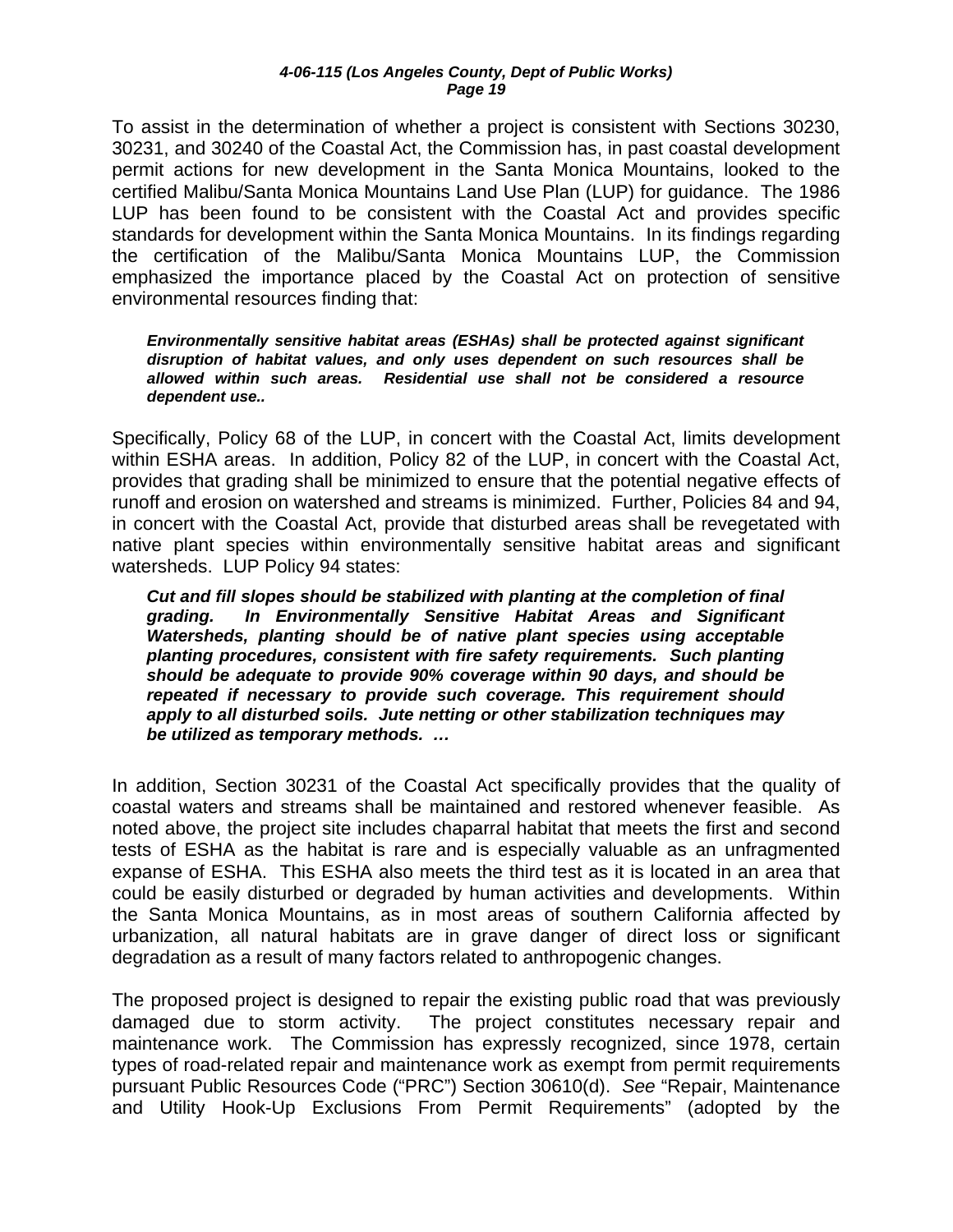Commission on Sept. 5, 1978) (hereafter, "R&M Exclusions") Appendix I, § 3 (referring to "installation of slope protection devices, minor drainage facilities"). However, the exemptions provided by the above referenced section of the Public Resources Code and the R&M Exclusions are limited. Accordingly, California Code of Regulations, Title 14 ("14 CCR"), Section 13252(a) lists extraordinary methods of repair and maintenance that do still require a permit. Among those methods is any repair or maintenance "located in an environmentally sensitive habitat area." 14 CCR § 13252(a)(3). Since this project would occur within such an area, the method by which this project is conducted is not exempt, and a permit is therefore required.

In addition, further review of the R&M Exclusions Guidelines confirms that this proposed repair and maintenance is not exempt from permit requirements under that document either, because the proposed development is located outside the "roadway prism" or the roadway property or easement. The majority of this project is located on private property. Similarly, Section 13252(a) of the Commission's regulations states that "activities specifically described in the [R&M Exclusions guidance document that] will have a risk of substantial adverse impact on ... environmentally sensitive habitat area" are not exempt based on that document and may require a coastal development permit, pursuant to the normal application of section 13252.

Thus, although the project is a repair and maintenance project, since the work is to be performed within an ESHA, Section 13252(a)'s limits on the repair and maintenance exemption do apply, and this project does require a permit to ensure that the method employed is as consistent as possible with the Chapter 3 policies of the Coastal Act. Moreover, this project involves excavation, and the R&M Exclusions guidance document expressly states that a permit is required "for excavation . . . outside of the roadway prism" *Id.* at § II.A., page 2. Therefore, a coastal development permit is required for this project.

Therefore, in this case, although the Commission finds that the proposed repair of the existing public roadway and its supporting slopes is generally consistent with the types of repair and maintenance activities that are allowed under Coastal Act and the R&M Guidelines for public projects, in this case, a coastal development permit is required.

In addition, the County has submitted an engineering and alternatives analysis for the proposed project, which indicates that the January 2005 storms caused an outboard slope failure approximately 300 feet long along this section of Newell Road. The Engineering Analysis indicates that the site is unstable and requires remediation because the slope could fail in future storm events. The proposed soldier pile retaining wall is necessary to stabilize the outboard slope of Newell Road in order to prevent further slope failure that could undermine the public roadway. The analysis indicates that another alternative that was considered was to re-grade the slope to approximate its original configuration and then rebuild the roadway in that area. However this option would extend the footprint of the project approximately 30 feet further into environmentally sensitive habitat area in order to create the minimum 1.5:1 (Horizontal:Vertical) slope. Though the soldier pile wall introduces a significant physical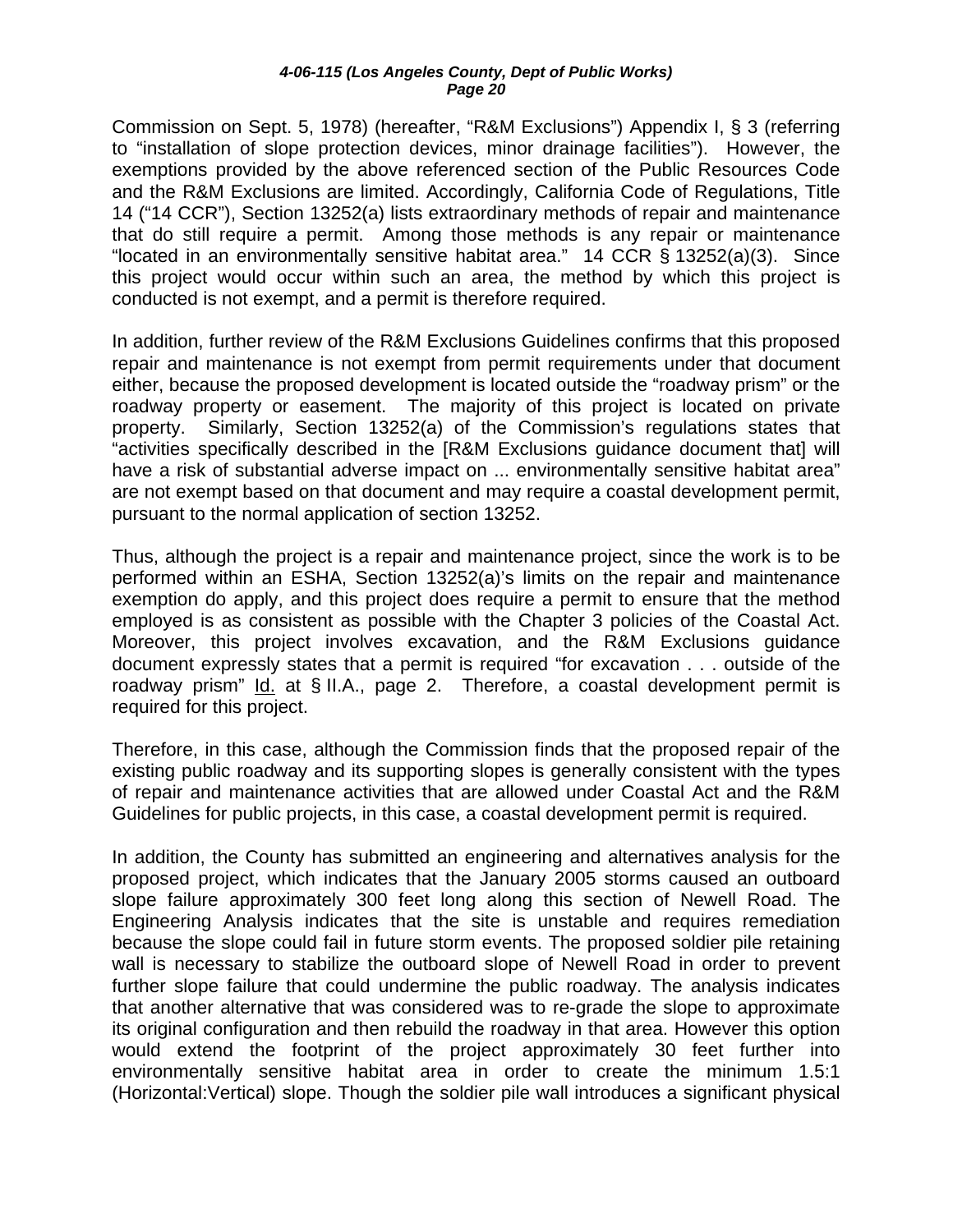structure into the area, this option minimizes the overall footprint of the project into ESHA, revegetates the re-contoured outboard slope, and is designed with faux-rock fascia panels to minimize visual intrusion into the surrounding environment.

Staff reviewed the engineering and alternatives analysis submitted by the County and concurred that the identified slope grading alternative would result in greater adverse impacts to environmentally sensitive habitat due to the larger areas of disturbance associated with this alternative. Thus, the Commission finds that the proposed project has the least impact to ESHA, and there are no other feasible alternatives (such as rebuilding the previous slope configuration) to the proposed project that would reduce impacts than the proposed project.

Although the proposed project is the environmentally preferred alternative, it would still result in some unavoidable adverse impacts to ESHA on site. In past permit actions, the Commission has found that in order to ensure that repair work is as consistent as possible with the above referenced resource protection policies of both the Coastal Act and LUP, all chaparral habitat areas on site that will be disturbed as a result of proposed development should be revegetated and restored. Therefore, the Commission finds that **Special Condition One ([1](#page-5-0))** is necessary to ensure that adverse effects to the chaparral habitat from increased erosion and sedimentation are minimized. Specifically, Special Condition 1 requires that, prior to issuance of the permit, the applicant shall submit, for the review and approval of the Executive Director, a detailed Revegetation Plan and Monitoring Program, prepared by a biologist or environmental resource specialist with qualifications acceptable to the Executive Director, for all disturbed areas along the outboard slope and all areas of the project site temporarily disturbed by grading and construction activities. Within 60 days of the issuance of this coastal development permit, the applicant shall commence implementation of the approved chaparral habitat revegetation plan. The Executive Director may grant additional time for good cause.

**Special Condition One (1)** requires the Revegetation Plan to identify the species, extent, and location of all plant materials to be removed or planted. Special Condition 1 further stipulates that all planted materials must be native plant species that are appropriate for southern mixed chaparral. Additionally, all invasive and non-native plant species shall be removed from the project area, including the disturbed outboard slope. In addition, Special Condition 1 also requires the applicant implement a five year monitoring program to ensure the success of the replanting.

The Commission finds that the proposed project, only as conditioned, will serve to maintain and enhance the quality of coastal waters and to minimize impacts to environmentally sensitive habitat area, consistent with Sections 30230, 30231, and 30240 of the Coastal Act.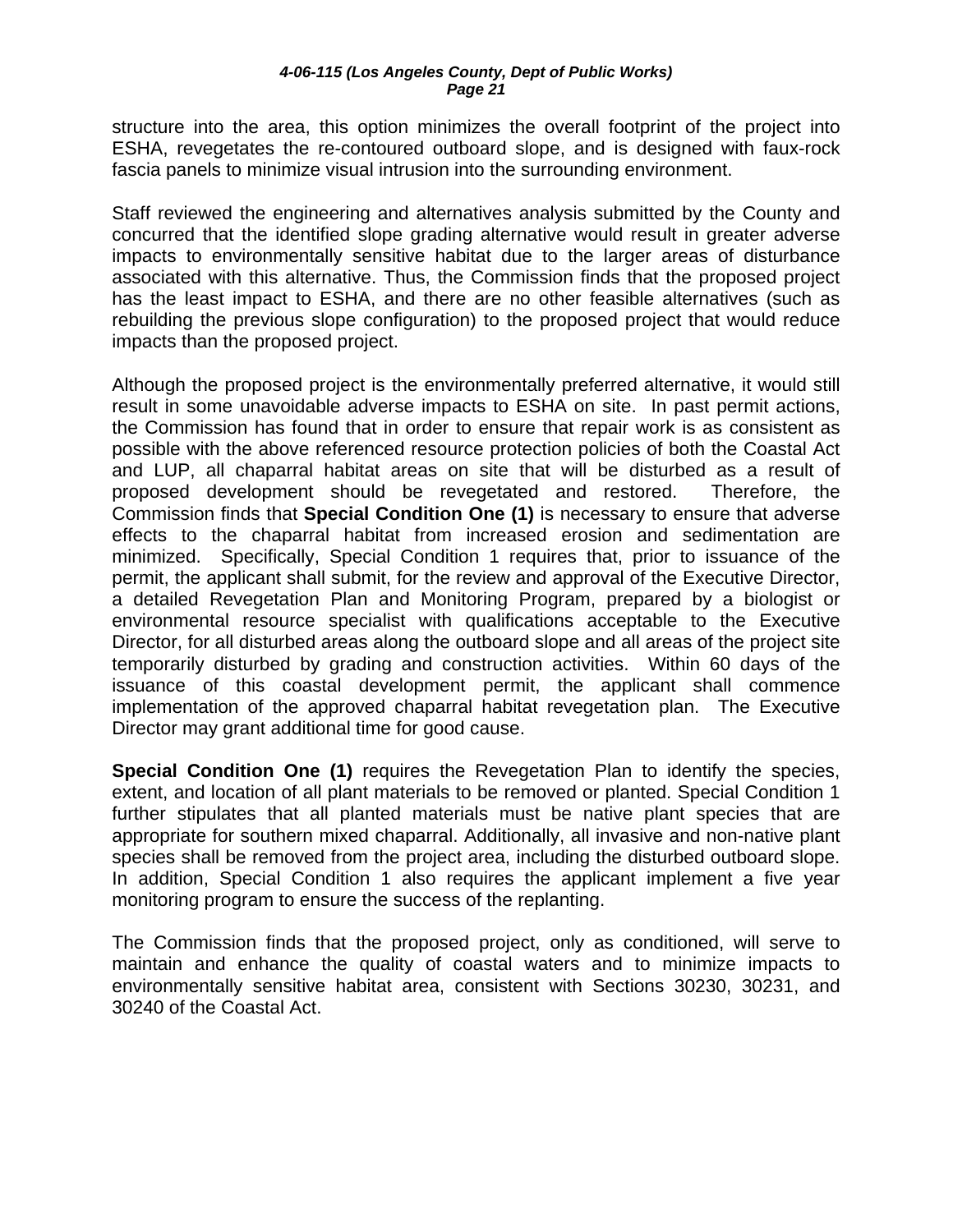## <span id="page-22-0"></span>**C. HAZARDS AND GEOLOGIC STABILITY**

Coastal Act Section 30253 states in part:

#### *New development shall:*

*(1) Minimize risks to life and property in areas of high geologic, flood, and fire hazard.* 

*(2) Assure stability and structural integrity, and neither create nor contribute significantly to erosion, geologic instability, or destruction of the site or surrounding area or in any way require the construction of protective devices that would substantially alter natural landforms along bluffs and cliffs.* 

The proposed development is located in the Santa Monica Mountains, an area which is generally considered to be subject to an unusually high amount of natural hazards. Geologic hazards common to the Santa Monica Mountains include landslides, erosion, and flooding. In addition, fire is an inherent threat to the indigenous chaparral community of the coastal mountains. Wild fires often denude hillsides in the Santa Monica Mountains of all existing vegetation, thereby contributing to an increased potential for erosion and landslides on property.

The Los Angeles County Department of Public Works (LACDPW) proposes a slope remediation which includes: (1) construction of a 313 linear ft., 25 ft. high (with soldier piles up to 37 feet below ground), soldier pile retaining wall including tiebacks, a lagging system and 3-ft high cable railing; (2) reconstruction of an approximately 313 ft. long by 18-20 ft. wide roadway; (3) installation of 350 feet of guardrail approximately 2-ft aboveground-level; (4) repair of the road shoulder; (5) removal of 35 linear feet of rail and timber fence; (6) 225 tons of asphalt concrete and 120 cu. yds. of crushed aggregate base for the road reconstruction; and (7) 100 cu. yds. of cut grading in the area of the slope failure.

During the January 2005 winter storm season, the roadway embankment slope along this 300 foot long section of Newell Road was subject to significant erosion as a result of increased amounts of stormwater runoff. The purpose of the proposed remediation is to maintain the public's ability to use these roads for vehicular access and provide for emergency services/access to the developed residential community of the Malibu Bowl subdivision

The Commission notes that the proposed development, although necessary to remediate a hazardous eroding slope condition, will still not eliminate the potential for erosion of the steep slope on the subject site. The Commission finds that minimization of site erosion will add to the stability of the site. Erosion can best be minimized by requiring the applicant to plant all disturbed areas of the site with native plants compatible with the surrounding chaparral habitat. Further, in past permit actions, the Commission has found that invasive and non-native plant species are typically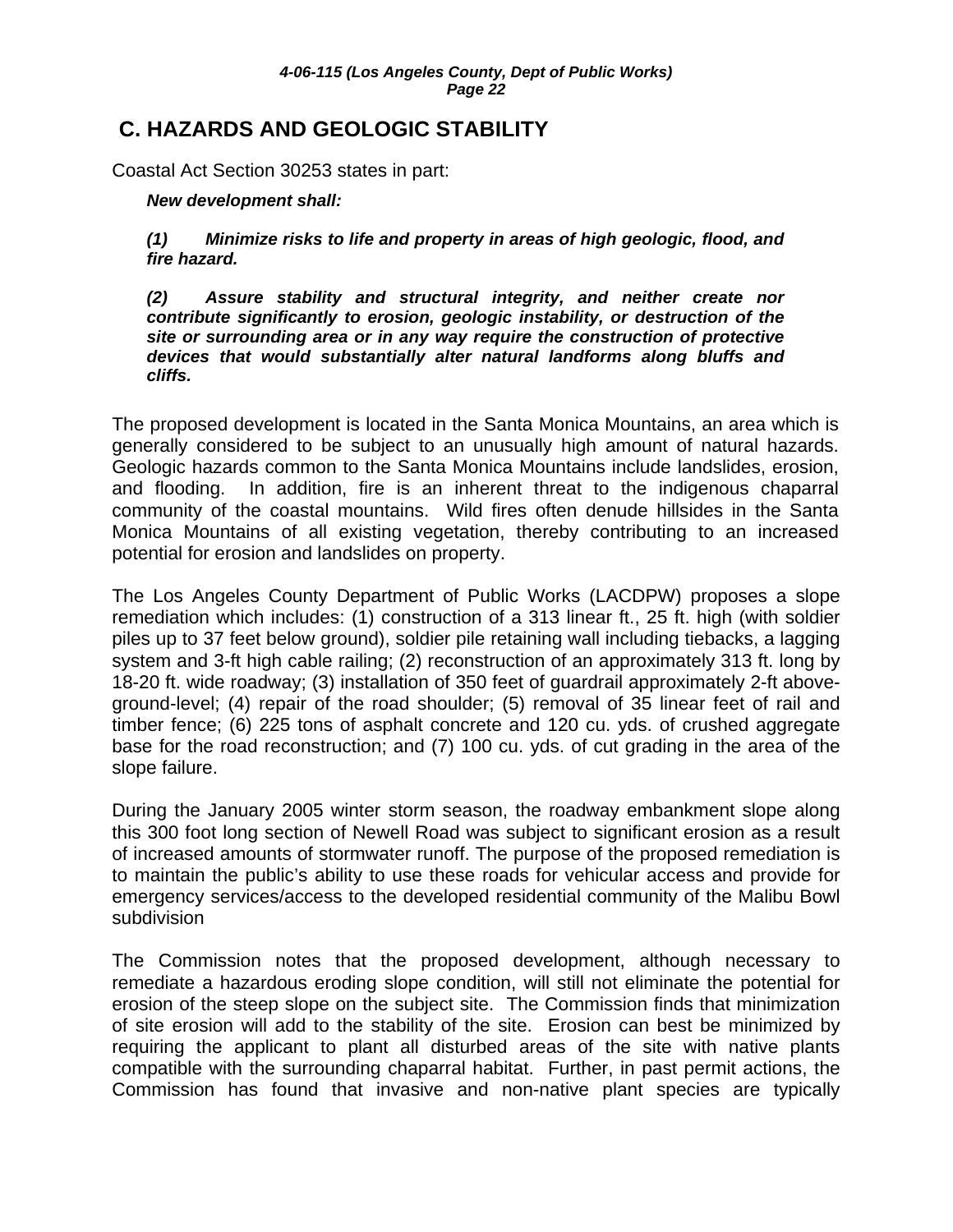<span id="page-23-0"></span>characterized as having a shallow root structure in comparison with their high surface/foliage weight and/or require a greater amount of irrigation and maintenance than native vegetation. The Commission notes that non-native and invasive plant species with high surface/foliage weight and shallow root structures do not serve to stabilize steep slopes, such as the slopes on the subject site, and that such vegetation results in potential adverse effects to the geologic stability of the project site. In comparison, the Commission finds that native plant species are typically characterized not only by a well developed and extensive root structure in comparison to their surface/foliage weight but also by their low irrigation and maintenance requirements. Therefore, in order to ensure the stability and geotechnical safety of the site, **Special Condition One (1)** specifically requires that all proposed disturbed areas on subject site be stabilized with native vegetation appropriate for chaparral habitat.

The proposed project, as conditioned to ensure that the disturbed slopes on sites are revegetated with native vegetation, has been designed to ensure slope stability on site to the maximum extent feasible. However, the Coastal Act recognizes that certain development projects located in geologically hazardous areas, such as the subject site, still involve the taking of some risk. Coastal Act policies require the Commission to establish the appropriate degree of risk acceptable for the proposed development and to determine who should assume the risk. When development in areas of identified hazards is proposed, the Commission considers the hazard associated with the project site and the potential cost to the public, as well as the individual's right to use his property. As such, the Commission finds that due to the foreseen possibility of erosion, landslide, and slope failure, the applicant shall assume these risks as a condition of approval. Therefore, **Special Condition Two (2)** requires the applicant to waive any claim of liability against the Commission for damage to life or property which may occur as a result of the permitted development. The applicant's assumption of risk, will show that the applicant is aware of and appreciates the nature of the hazards which exist on the site, and which may adversely affect the stability or safety of the proposed development.

Therefore, for the reasons discussed above, the Commission finds that the proposed project, as conditioned, is consistent with Section 30253 of the Coastal Act.

# **D. VISUAL RESOURCES**

Section 30251 of the Coastal Act states that:

*The scenic and visual qualities of coastal areas shall be considered and protected as a resource of public importance. Permitted development shall be sited and designed to protect views to and along the ocean and scenic coastal areas, to minimize the alteration of natural land forms, to be visually compatible with the character of surrounding areas, and, where feasible, to restore and enhance visual quality in visually degraded areas. New development in highly scenic areas such as those designated in the California Coastline Preservation and Recreation Plan prepared by the Department of*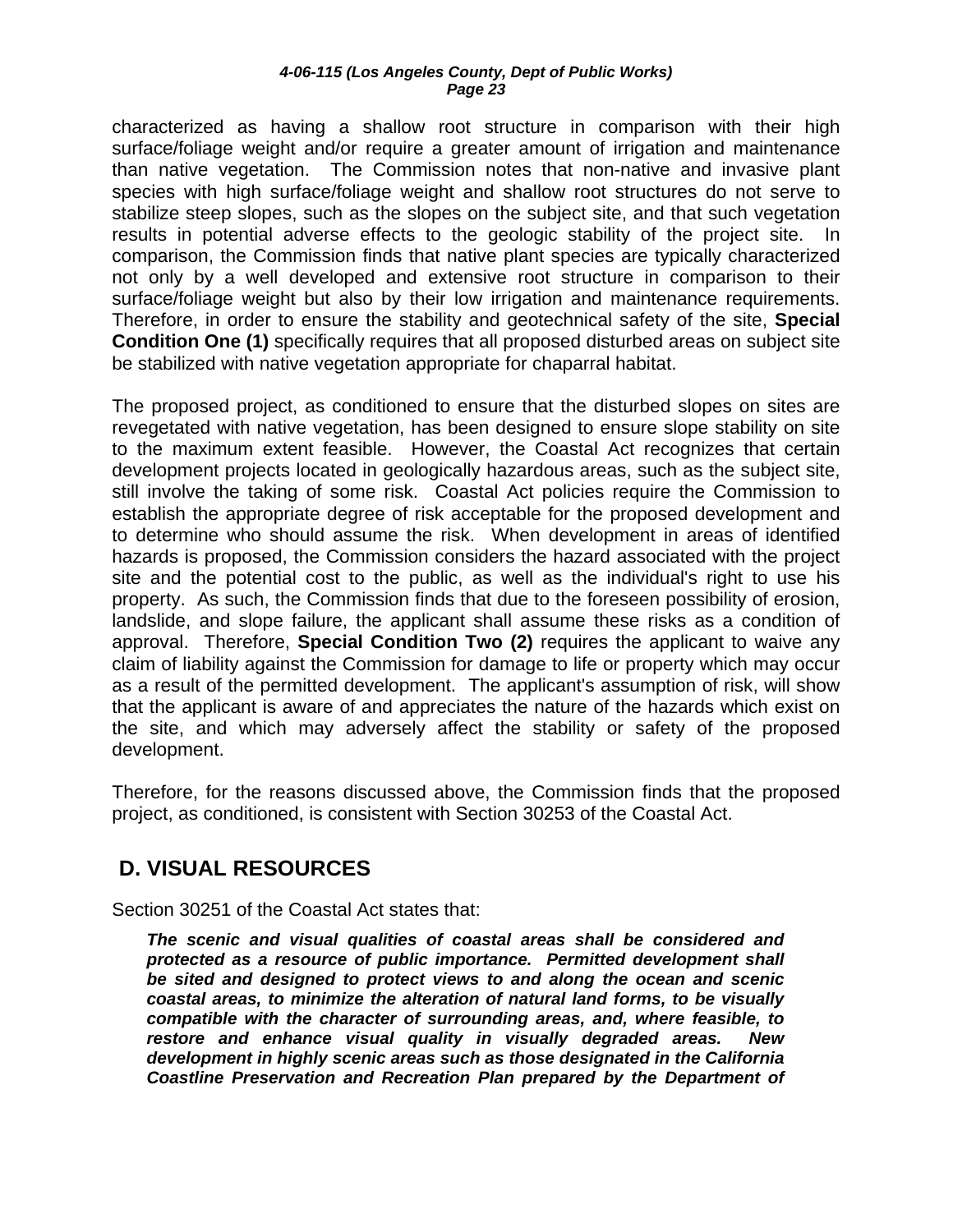#### <span id="page-24-0"></span>*Parks and Recreation and by local government shall be subordinated to the character of its setting.*

The proposed project includes the construction of a 313 linear ft., 25 ft. high (with a maximum of 10 feet exposed above grade), soldier pile retaining wall including tiebacks, a lagging system and 3-ft high cable railing. The project further includes the reconstruction of an approximately 313 ft. long by 18-20 ft. wide roadway; installation of 350 feet of guardrail approximately 2-ft above-ground-level; repair of the road shoulder; removal of 35 linear feet of rail and timber fence; 225 tons of asphalt concrete and 120 cu. yds. of crushed aggregate base for the road reconstruction; and 100 cu. yds. of cut grading in the area of the slope failure.

The Commission notes that the soldier pile retaining wall, road reconstruction, slope recontouring, and associated grading will serve to increase the structural stability of the roadway on the subject site and ensure public safety. Although the proposed retaining wall will be 25 ft. high, the majority of the wall will actually be below grade. No more than approximately 10 ft. of wall will be exposed above grade and visible from public viewing areas, including Corral Canyon Road immediately west of the project site. However, the Commission also notes that portions of the wall will still be highly visible from sections of Corral Canyon Road and will be more urban in appearance and will be less consistent with the rural nature of the area surrounding the project site than previously existed. Therefore, in order to ensure that any adverse effects to public views resulting from the proposed development are minimized, **Special Condition Three (3)** requires that the surface of the proposed soldier pile retaining wall be designed to include, or mimic, the color and texture of native materials and appearance of the natural environment (such as the appearance of rock facing). Therefore, for the reasons discussed above, the Commission finds that the proposed development, as proposed, will not result in any adverse effects to public views and is consistent with Section 30251 of the Coastal Act.

## **E. LOCAL COASTAL PROGRAM**

Section 30604 of the Coastal Act states:

*a) Prior to certification of the local coastal program, a coastal development permit shall be issued if the issuing agency, or the commission on appeal, finds that the proposed development is in conformity with the provisions of Chapter 3 (commencing with Section 30200) of this division and that the permitted development will not prejudice the ability of the local government to prepare a local program that is in conformity with the provisions of Chapter 3 (commencing with Section 30200).* 

Section 30604(a) of the Coastal Act provides that the Commission shall issue a Coastal Development Permit only if the project will not prejudice the ability of the local government having jurisdiction to prepare a Local Coastal Program which conforms with Chapter 3 policies of the Coastal Act. The preceding sections provide findings that the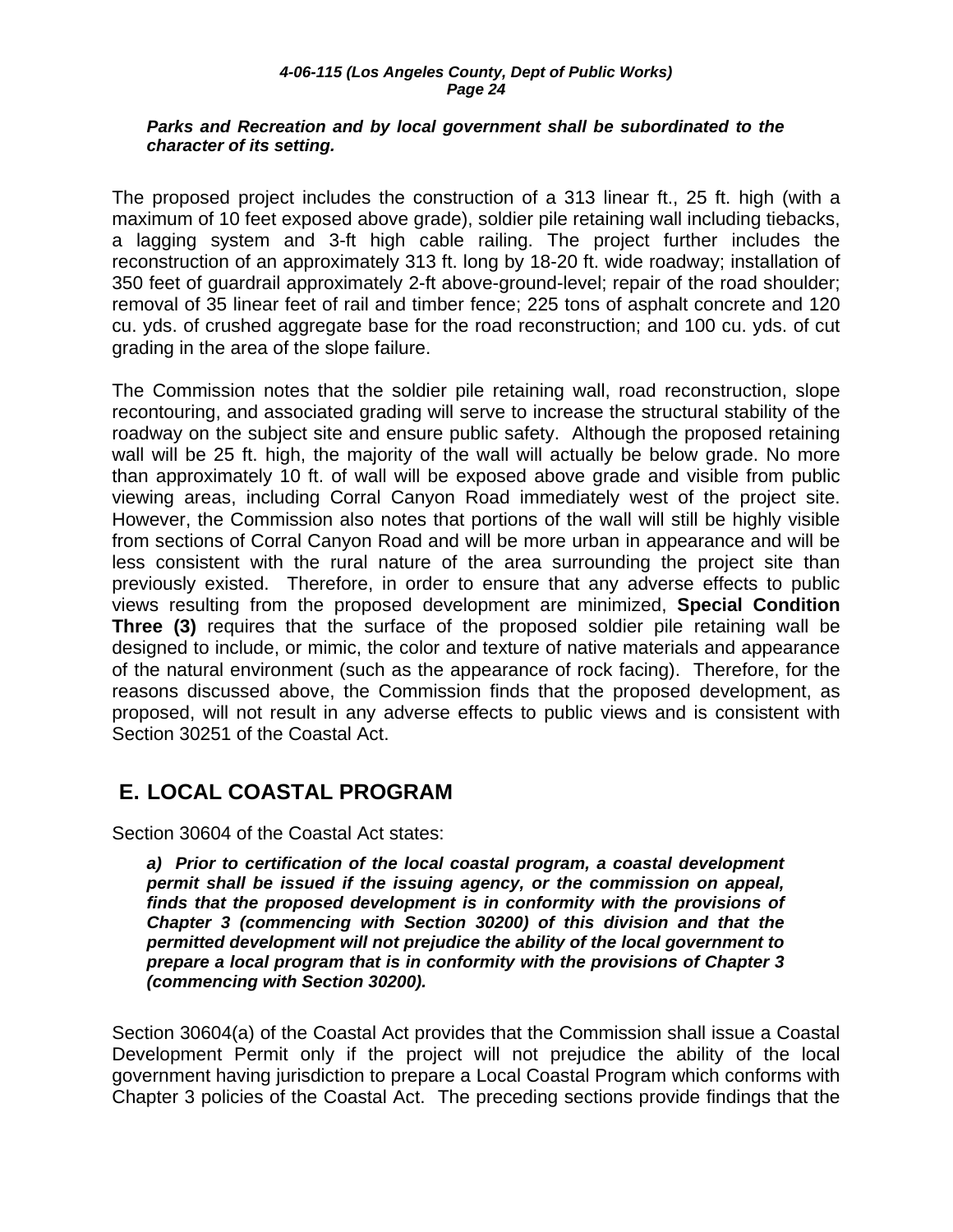<span id="page-25-0"></span>proposed project will be in conformity with the provisions of Chapter 3 if certain conditions are incorporated into the project and are accepted by the applicant. As conditioned, the proposed development will not create adverse impacts and is found to be consistent with the applicable policies contained in Chapter 3. Therefore, the Commission finds that approval of the proposed development, as conditioned, will not prejudice the County of Los Angeles' ability to prepare a Local Coastal Program for this area which is also consistent with the policies of Chapter 3 of the Coastal Act, as required by Section 30604(a).

# **F. CEQA**

Section 13096(a) of the Commission's administrative regulations requires Commission approval of a Coastal Development Permit application to be supported by a finding showing the application, as conditioned by any conditions of approval, to be consistent with any applicable requirements of the California Environmental Quality Act (CEQA). Section 21080.5(d)(2)(A) of CEQA prohibits a proposed development from being approved if there are feasible alternatives or feasible mitigation measures available which would substantially lessen any significant adverse effect that the activity may have on the environment.

The County of Los Angeles found that the proposed project was statutorily exempt pursuant to Section 21080 (b) (3) of the California Environmental Quality Act in October 2005.

The Commission incorporates its findings on Coastal Act consistency at this point as if set forth in full. These findings address and respond to all public comments regarding potential significant adverse environmental effects of the project that were received prior to preparation of the staff report. As discussed above, the proposed development, as conditioned, is consistent with the policies of the Coastal Act. Feasible mitigation measures which will minimize all adverse environmental effects have been required as special conditions and all reasonable alternatives were considered to the proposed project which was found to be the environmentally preferred alternative. As conditioned, there are no feasible alternatives or feasible mitigation measures available, beyond those required, which would substantially lessen any significant adverse impact that the activity may have on the environment. Therefore, the Commission finds that the proposed project, as conditioned to mitigate the identified impacts, can be found to be consistent with the requirements of the Coastal Act to conform to CEQA.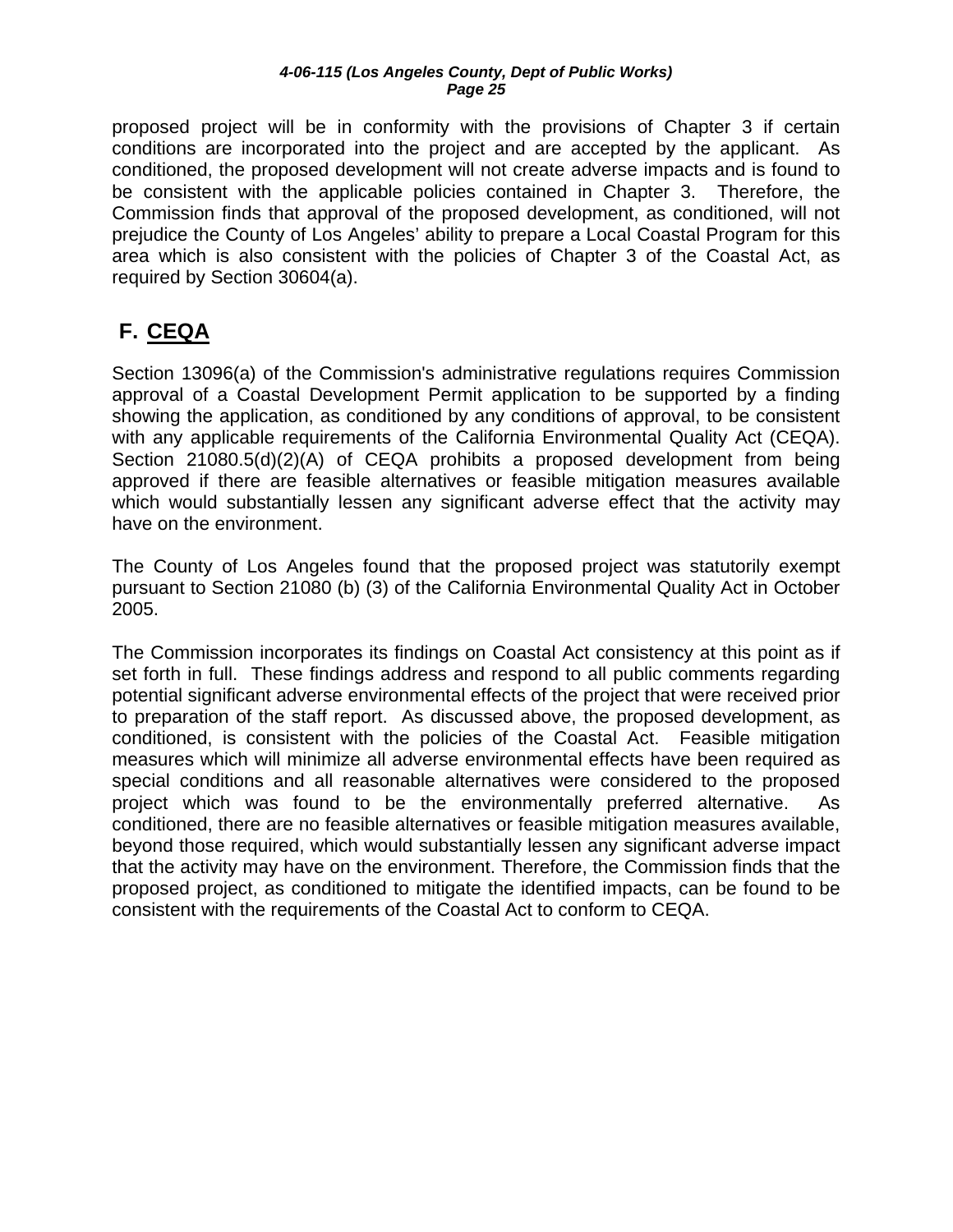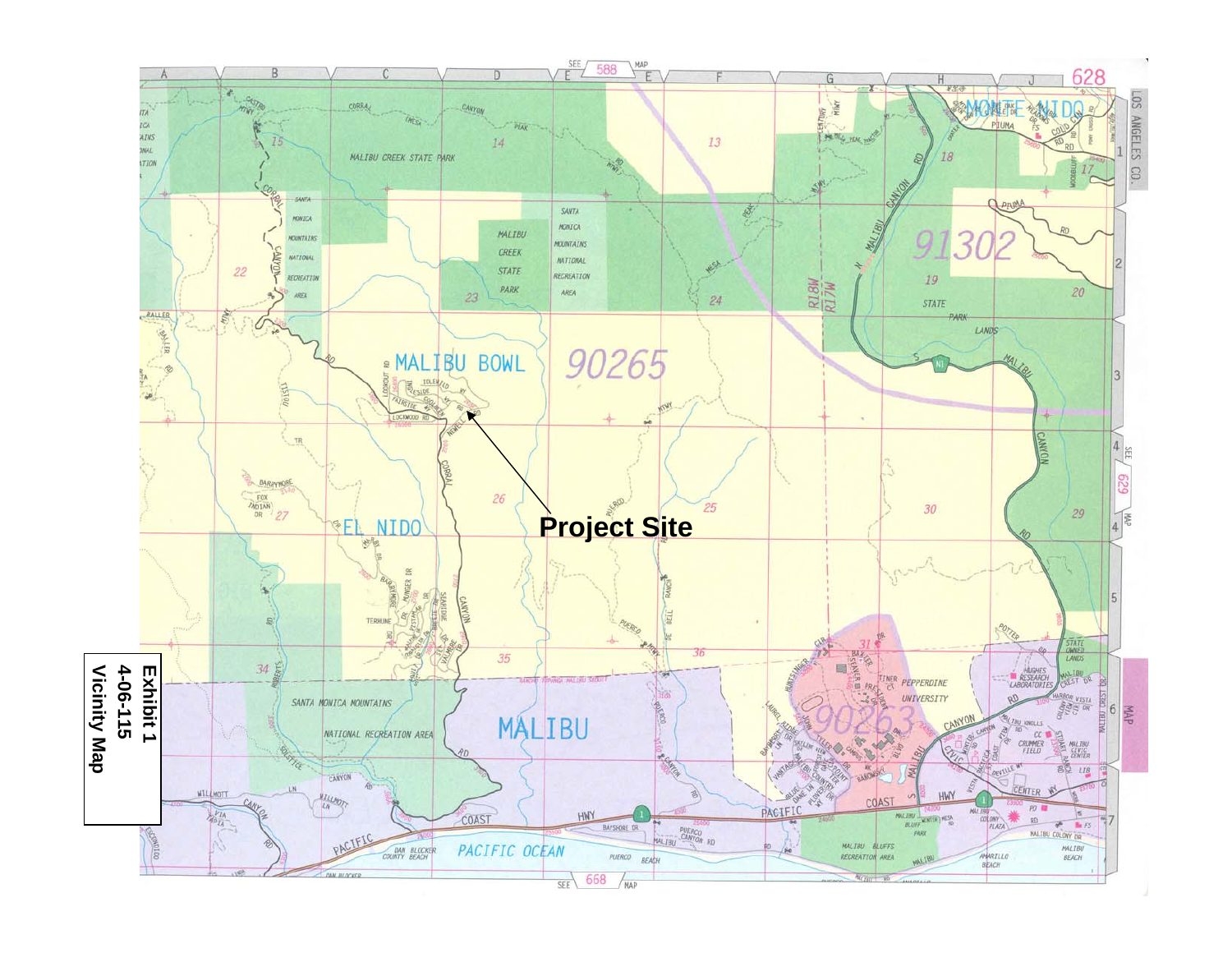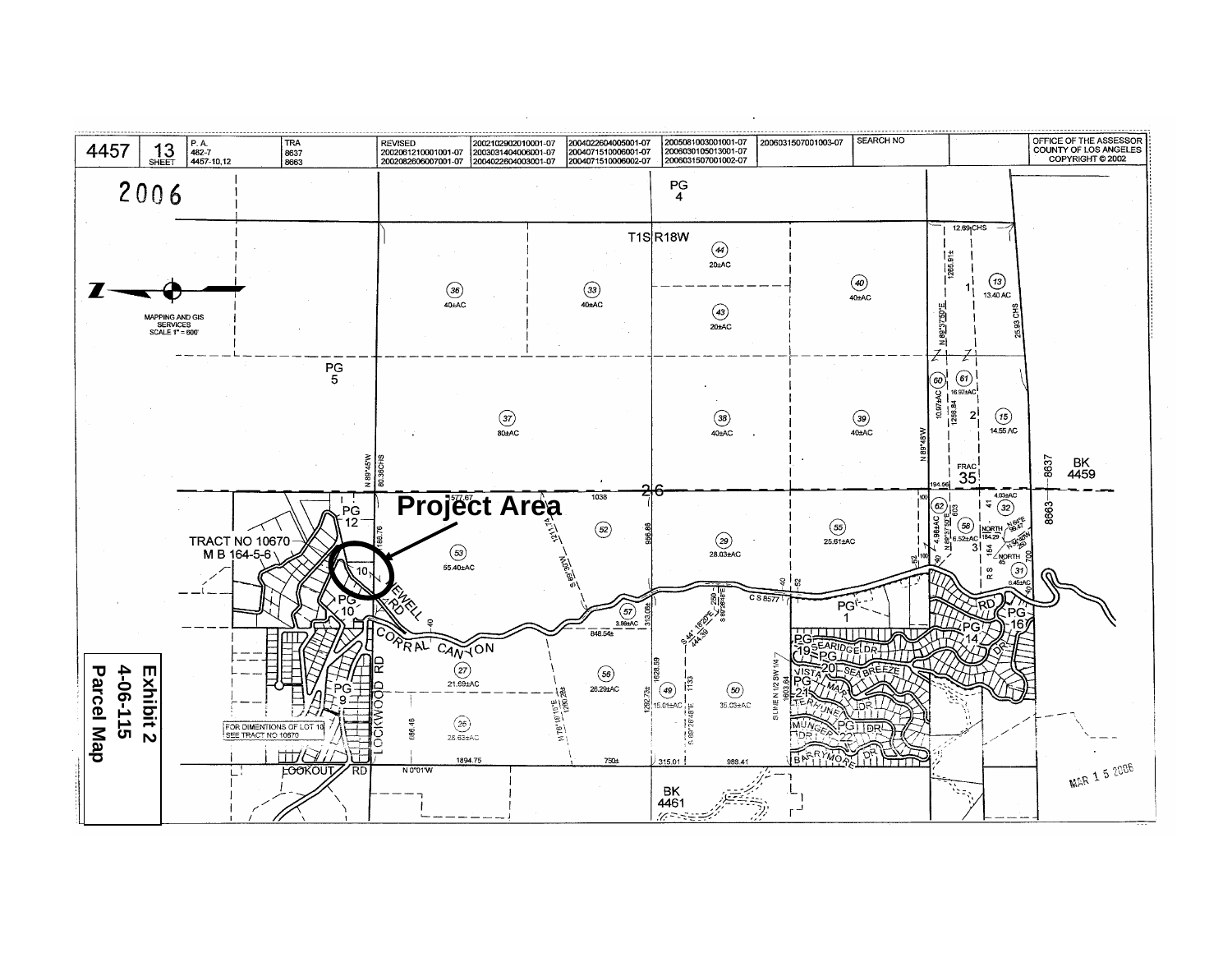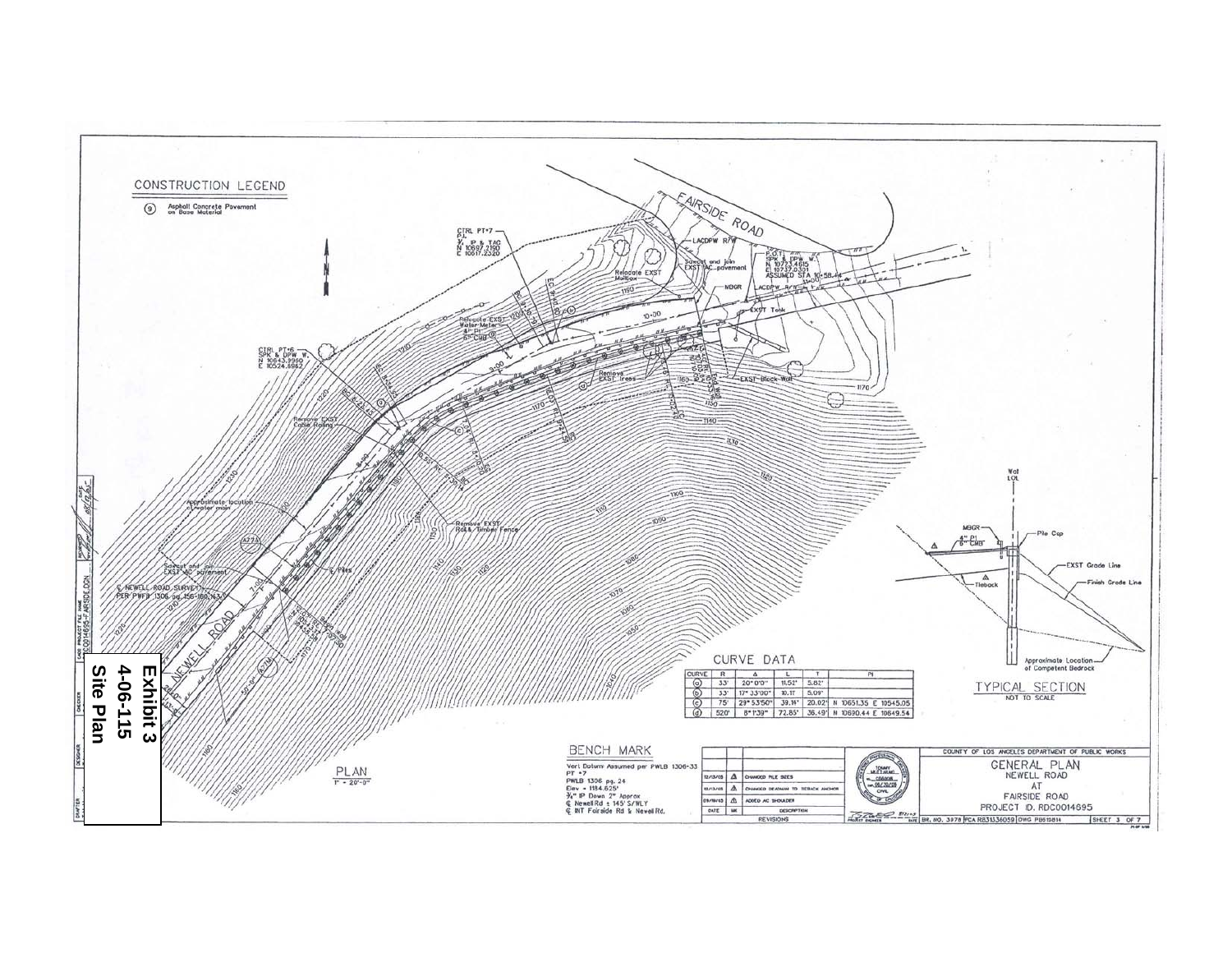